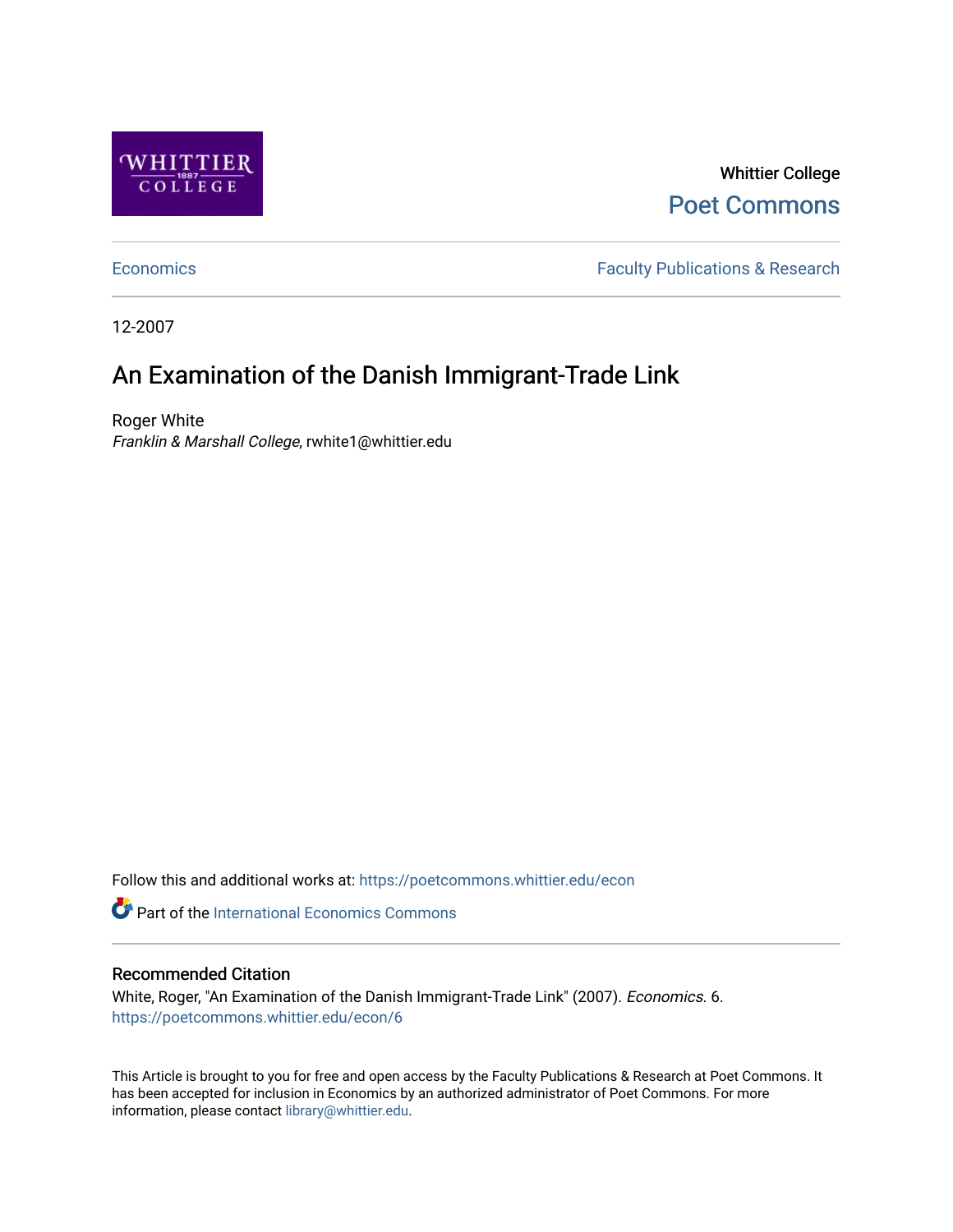# An Examination of the Danish Immigrant-Trade Link

Roger White\*

#### **ABSTRACT**

This paper investigates the influence of immigrants on Danish imports and exports. As public and political debates concerning immigration policy are expected to continue, the findings presented here provide valuable information. Prior to 2002, Denmark's immigration policy was among the most liberal in Europe. However, concerns regarding terrorism, social services depletion, and detrimental labour market effects, all purported to stem from immigration, led the Danish government to severely tighten its policy. In examining Denmark, we explore the immigrant-trade relationship in a small host country that is globally well-integrated, open to trade, and proximate to both major trading partners and primary immigrant source nations. Further, as the share of the Danish population constituted by immigrants increased from 2.6 to 5.6 per cent between 1980 and 2000, Denmark presents an opportunity to consider immigrant-trade links for an increasingly diverse population that was initially relatively homogenous.

We consider a number of variations regarding home countries and trade values to estimate immigrant-trade links using a Tobit specification. The findings presented here, when considered in relation to prior research, suggest that the presence and magnitude of immigrant-trade links vary according to host country population homogeneity.

\* Department of Economics, Franklin & Marshall College.

Published by Blackwell Publishing Ltd., 9600 Garsington Road, Oxford OX4 2DQ, UK, and 350 Main Street, Malden, MA 02148, USA.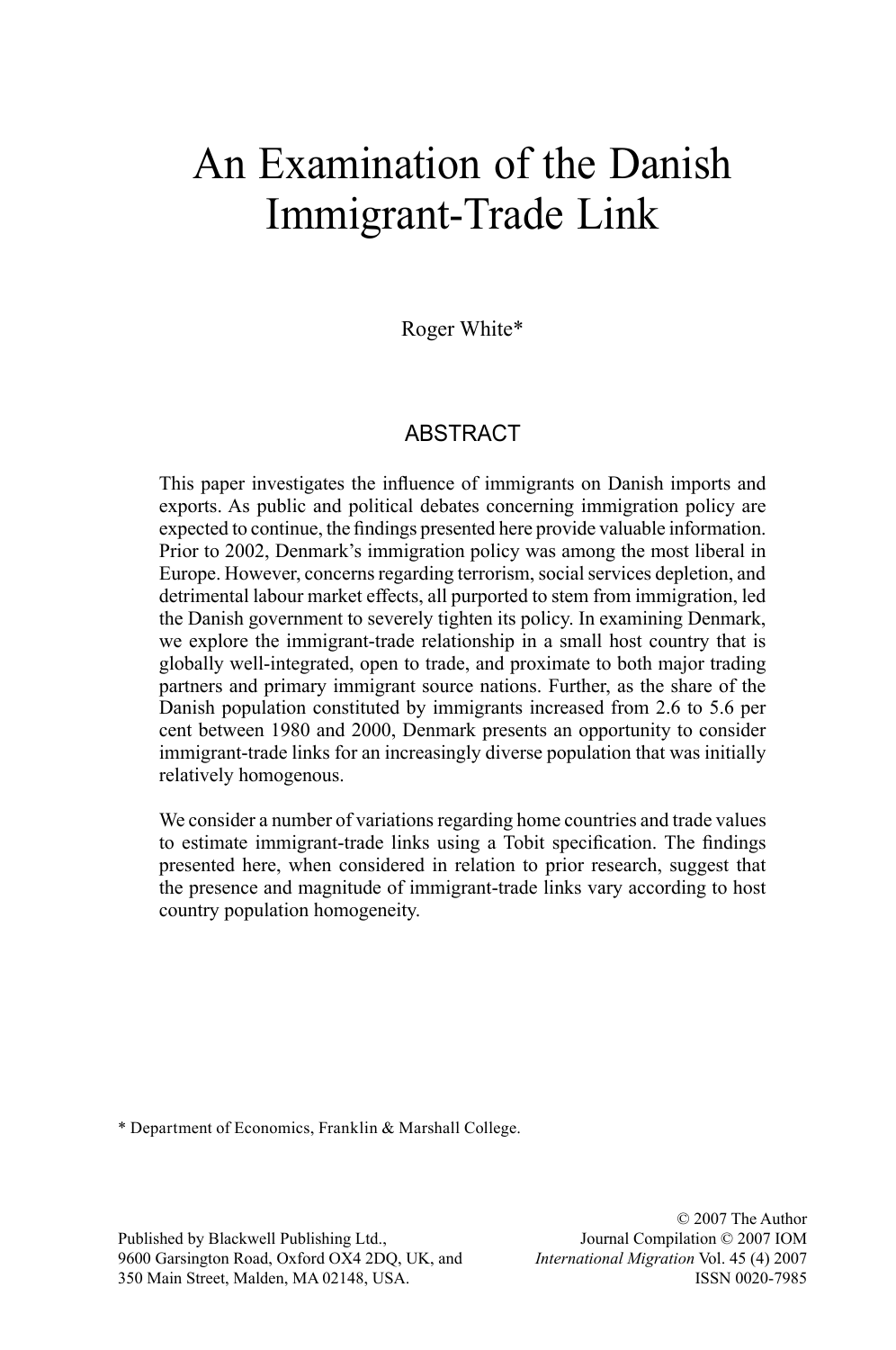#### INTRODUCTION

Prior to 2002, Denmark's immigration policy was among the most liberal in Europe. However, concerns regarding terrorism, social services depletion, and detrimental labour market effects, all purported to stem from immigration, led the Danish government to severely tighten its immigration policy. The immigration policy debate is expected to continue as low birth rates in developed nations and persistent economic disparity between developed and developing countries increase migration pressures. By examining a link between immigrants and Danish trade with their home countries, we hope to help inform the public debate. Since trade is assumed to be, on net, a welfare-improving factor, a positive immigranttrade link may generate benefits for the host country. While immigrant-trade links have been documented for several large, relatively closed and/or geographically isolated countries, Denmark is interesting since it is small, open to trade, globally well-integrated, and proximate both to major trading partners and primary immigrant source nations.<sup>1</sup> Further, since the proportion of the Danish population constituted by immigrants increased from 2.6 percent in 1980 to 5.6 percent in 2000, Denmark represent an opportunity to consider immigrant-trade links for an increasingly diverse population that, initially, was homogenous.

Gould (1994), in examining the United States, first reports a link between immigration and aggregate trade flows. Subsequent research reports that US immigrant-trade links vary significantly by home country income classifications (White, 2007) and product types (White, 2008 Mundra, 2005; Rauch, 1999). Several studies document immigrant-trade links for Canada (Wagner et al., 2002; Head and Ries, 1998; Helliwell, 1997). Ching and Chen (2000) report a positive immigrant-trade relationship between China and Taiwan. Likewise, Girma and Yu (2002), Blanes (2003), Piperakis et al. (2003) and Bryant et al. (2004) report the immigrants increase trade between their home countries and the UK, Spain, Greece, and New Zealand, respectively. Examining US data, Dunlevy (2006) and Co et al. (2004) find that immigrants exert positive effects on state-level exports to their respective home countries, while Combes et al. (2005) report that immigrants generate increases in intra-France trade.

Immigrants are hypothesized to influence trade via two channels. First, immigrants may arrive in the host country with preferences for home country products. If neither the desired home country products nor reasonable substitutes are available, this "preference effect" may increase host country imports from the home country. Second, immigrants may enter the host country in possession of information related to home country markets and/or connected to business or social networks that reduce transaction costs (Rauch and Trindade, 2002; Rauch, 1999). This second channel, referred to as a "network effect", implies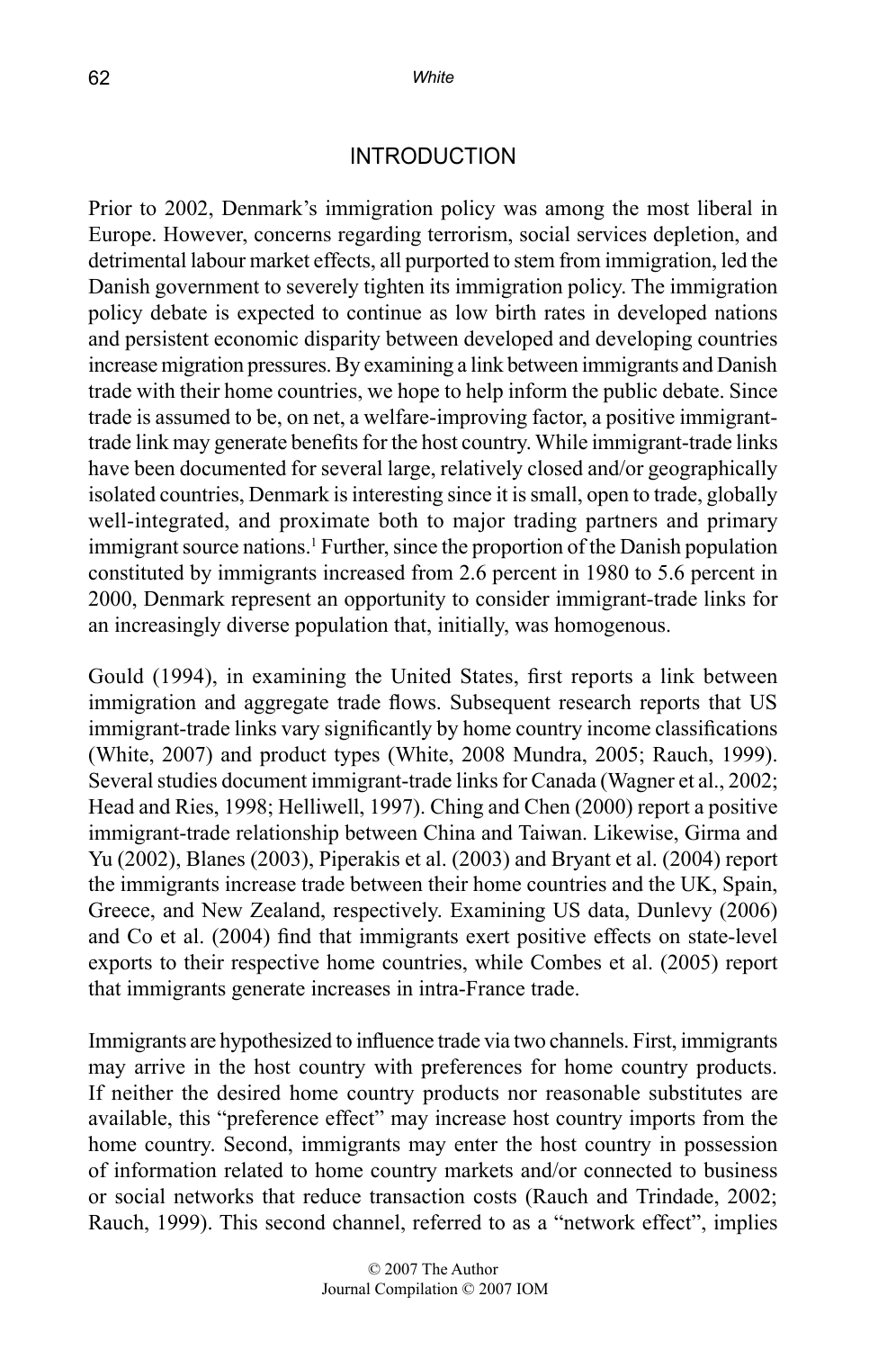potential increases in both host country exports to and imports from the home country. Information may take the form of knowledge regarding political or social obligations required to conduct business in the home country (Globerman, 2001). Business and social network connections may lower transaction costs, reduce lax contract enforcement, convey information regarding trading opportunities and/or deter opportunistic behaviour (Rauch and Watson, 2004; Rauch and Trindade, 2002; Rauch, 2001, 1999).

As both the preference effect and the network effect would be expected to yield greater proportional increases in trade flows as host-home country dissimilarity increases (and likewise yield proportional decreases as host-home country similarity increases), we undertake examination of Danish data allowing for variation across home countries by relative level of development. The implicit assumption is that Denmark-home country similarity increases with home country economic development. This study employs data for 170 countries (classified as high, upper middle, lower middle, or low income) that span the years 1980-2000.2 We also consider variation in immigrant-trade links by degree of product differentiation. Trade values, coded at the 4-digit Standard Industrial Trade Classification industry level, are classified as differentiated, referencepriced, or organized exchange goods. In the analysis to follow, we employ both "conservative" and "liberal" trade classifications developed by Rauch (1999). The reference-priced classification consists of goods for which prices are listed in trade publications. Organized exchange goods are products that are traded on actual exchanges. As the characteristics of goods included in these classifications are relatively uniform across producers, the products in these classifications are considered to be homogenous. All other products are sufficiently differentiated with respect to other products as to not be traded on exchanges or to have prices listed in trade publications. We consider these goods to be differentiated.

We report positive links between immigration and aggregate Danish imports from and exports to immigrants' respective home countries. Overall, the typical immigrant increases annual Danish exports to their home country by US\$ 352 to US\$ 426. Similarly, annual imports from the home country increase, on average, by US\$ 394 to US\$ 407. However, variation in the magnitude of immigranttrade links is reported across both home country income classifications and product classifications. Further, while immigrants are typically found to exert positive effects on Danish trade with their home countries, in a small number of instances we fail to find a significant immigrant-trade relationship. We observe links of greatest magnitude when we consider trade with high income countries, links are considered weakest, yet still positive, when we examine trade with low income countries. When considered in relation to the findings of prior research,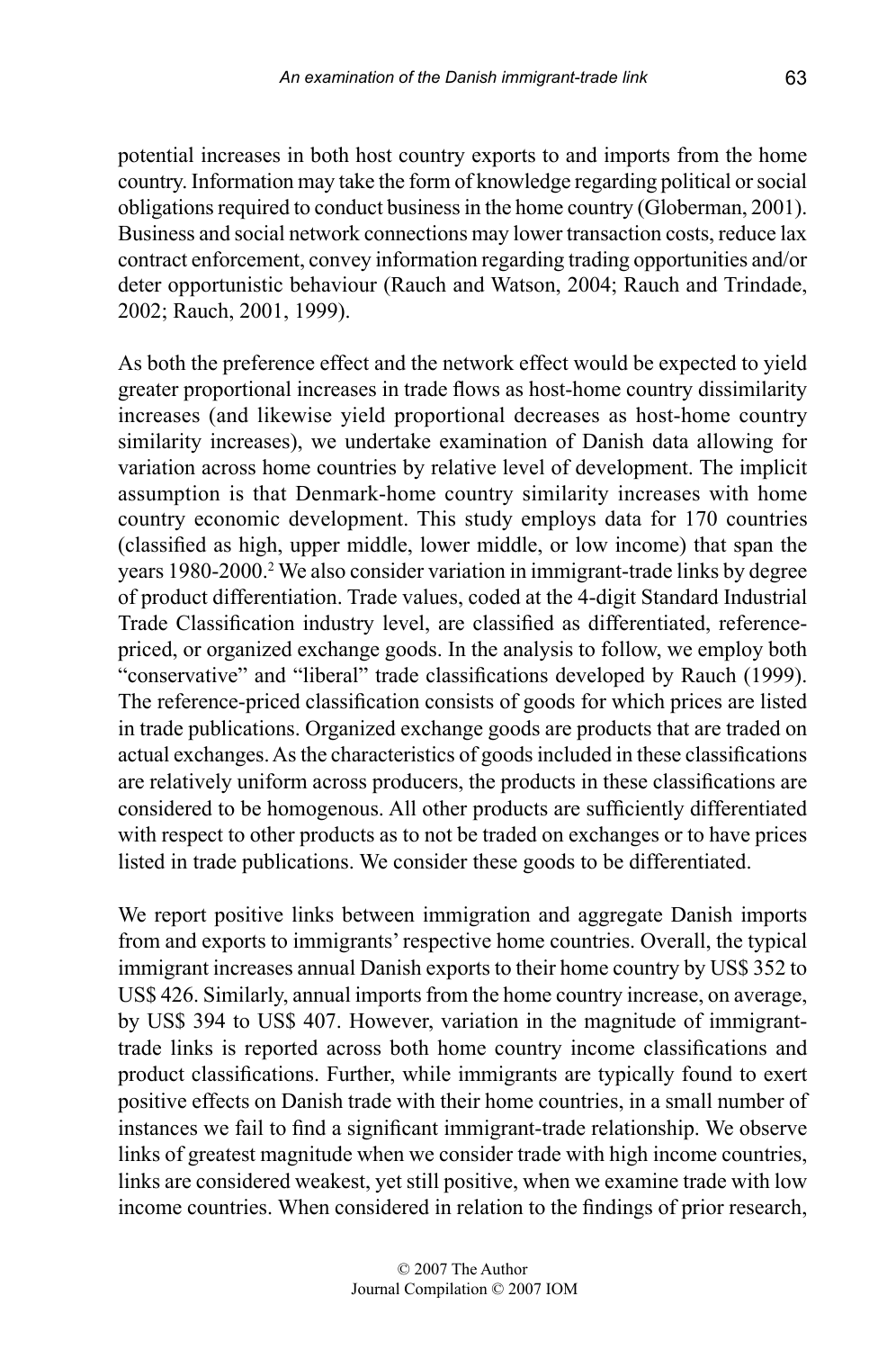the results reported here extend the literature and suggest that the presence and magnitude of immigrant-trade links may depend on relative host country population homogeneity.

The rest of the paper proceeds as follows. The second section discusses the data and specification used in the study. The third section presents our econometric analysis. We conclude with a summary and potential policy implications.

### DATA AND METHODOLOGY

Prior studies have generally employed aggregate bilateral trade data and augmented gravity specifications.<sup>3</sup> We follow White (2008, 2007), Girma and Yu (2002) and Head and Ries (1998) in assuming constant elasticity of trade effects over the period for which data are available. We estimate the immigrant-trade relationship using a Tobit specification. This estimation strategy, also employed by Dunlevy (2006), is necessitated by the prevalence of observations (6.6% of all pairings wherein trade values, by product classification, are employed) where no trade is recorded. The estimation equation is presented below.<sup>4</sup>

InTRADE 
$$
_{ijt} = \alpha_0 + \beta_1
$$
 In IMMIGRANTS  $_{ijt} + \beta_2$  (In IMMIGRANTS  $_{ijt} \times$  LDC  $_j$ ) +  $\beta_3$  In TRADE  $_{ijt-1} + \beta_4$  In DISTANCE  $_{ij} + \beta_5 \Delta$  In EXCHANGE RATE  $_{ijt} + \beta_6$  InGDP  $_{jt}$ \n $+ \beta_7 \left( \frac{NET \text{ FDI} \text{ Flows }_{jt}}{\text{GDP }_{it}} \right) + \beta_8$  In REMOTE  $_{jt} + \beta_9$  EUROPE  $_j + \beta_{10}$  MILITARY  $_{jt}$ \n $+ \beta_{11}$  NUMBER OF ADDITIONAL FIAS  $_{jt} + \beta_{12}$  SEAPORT  $_{jt} + \gamma \Omega_t$ \n $+ \delta$  LOC  $_j + \epsilon_{ijt}$ 

The vector of dependent variables,  $TRADE_{\text{int}}$ , includes aggregate import and export values and, to allow for possible variation in links across product types, import and export values for differentiated, reference-priced, and organized exchange goods. All monetary values have been normalized into 1995 US dollars using GDP deflators (World Bank, 2003). The number of immigrants from country j residing in Denmark (country i) during year t, IMMIGRANTS <sub>ijt</sub>, is included to capture indicating home country income classification (upper middle, lower middle, or any effects of immigration on trade flows. Allowing variation in immigrant-trade links across home country income classifications, a vector of dummy variables, low income) is included and interacted with the IMMIGRANTS <sub>it</sub> variable.

Several additional variables control for factors that facilitate or inhibit trade flows. A lagged dependent variable controls for the effects of trade history/ inertia (Eichengreen and Irwin, 1996). Distance, measured in kilometres, between Copenhagen and the capital of country j, is a proxy for transport costs. Remoteness is a measure of quasi-distance that controls for lack of non-Danish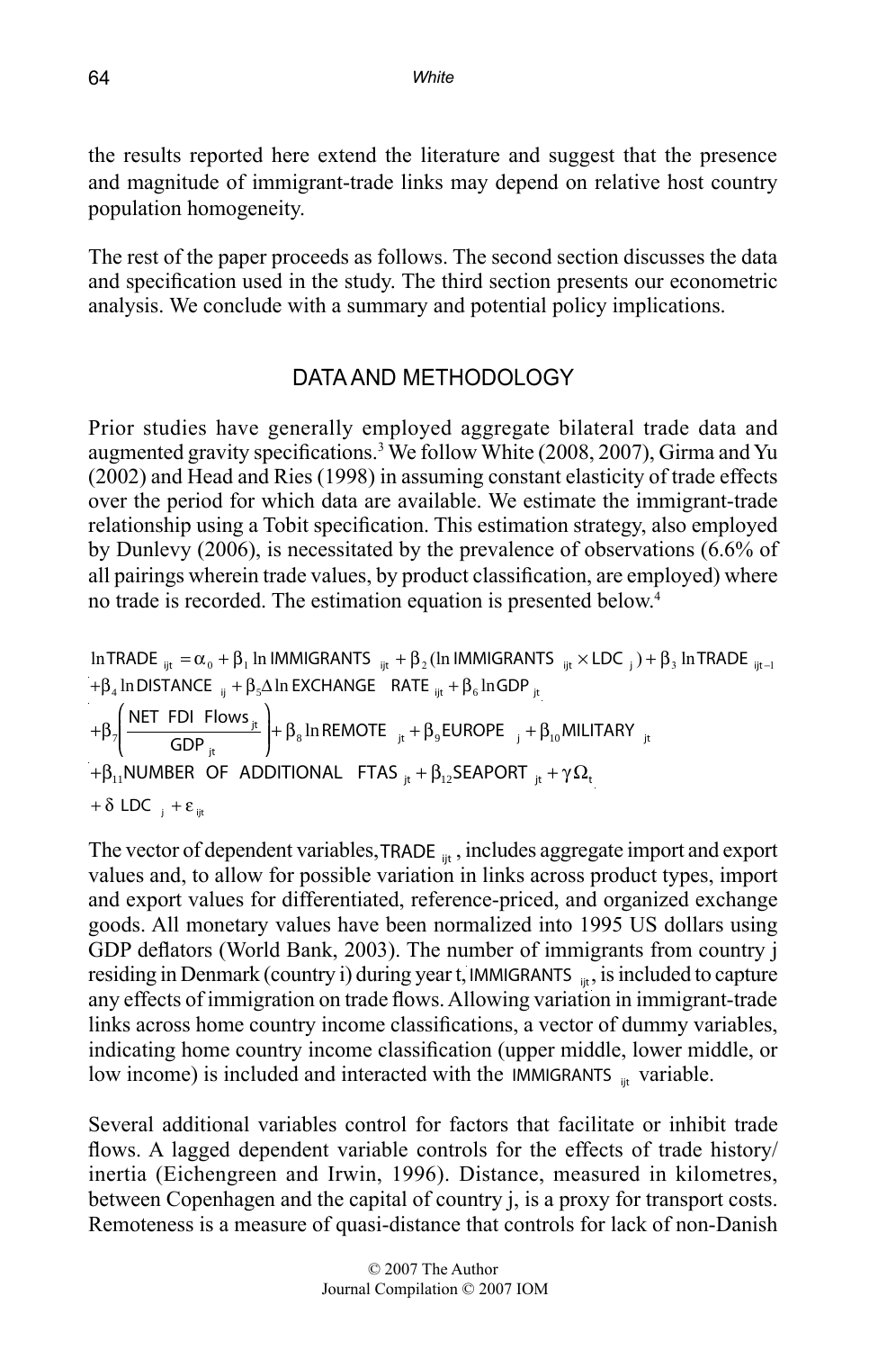trading opportunities (Wagner et al., 2002). The change in the Denmark-country j exchange rate, given as Kroner per foreign currency unit, represents potential terms of trade effects. GDP measures economic mass, with higher values implying greater potential export markets for Danish goods and an increased probability of Danish imports. The Net FDI stock-to-GDP ratio represents global financial integration. The number of additional trade agreements to which country j is party serves as a proxy for openness to trade.

A series of dummy variables are also included.  $EUROPE$ , identifying members of the European Union, European Free Trade Association, or European Economic Area, captures potential trade effects associated with political, social, and economic linkages. As military conflicts may directly inhibit trade or, more generally, decrease the likelihood of successfully executing contracts, MILITARY  $_{\text{it}}$ indicates country  $\mathbf{j}$  involvement in a military conflict. SEAPORT  $\mathbf{j}$  indicates whether country j has coastal access. It is anticipated that, due to increased geographic impedance, Denmark trades less with landlocked nations. Finally, a vector of time dummies,  $\Omega$ , captures macroeconomic fluctuations and policy changes that may influence trade and  $\epsilon_{\text{in}}$  is an assumed i.i.d. error term. Table 1 presents descriptive statistics.

| TABLE 1. DESCRIPTIVE STATISTICS |                                   |                |                               |                                  |               |  |  |  |  |  |
|---------------------------------|-----------------------------------|----------------|-------------------------------|----------------------------------|---------------|--|--|--|--|--|
|                                 | All<br><b>Countries</b>           | High<br>Income | <b>Upper Middle</b><br>Income | Lower<br><b>Middle</b><br>Income | Low<br>Income |  |  |  |  |  |
| Variable                        | $N = 3,420$                       | $N = 723$      | $N = 497$                     | $N = 971$                        | $N = 1,169$   |  |  |  |  |  |
| Imports                         | 190,835                           | 768,207        | 33,355                        | 23,429                           | 15,640        |  |  |  |  |  |
|                                 | (759, 015)                        | (1,447,530)    | (61, 035)                     | (74, 364)                        | (86,993)      |  |  |  |  |  |
| Exports                         | 190.787                           | 762,584        | 33,671                        | 31,755                           | 12,052        |  |  |  |  |  |
|                                 | (709, 346)                        | (1,336,630)    | (53,960)                      | (91, 959)                        | (40, 728)     |  |  |  |  |  |
|                                 | Conservative Goods Classification |                |                               |                                  |               |  |  |  |  |  |
| Referenced-priced               | 43,629                            | 165,091        | 18,533                        | 5.884                            | 5,438         |  |  |  |  |  |
| Imports                         | (202, 175)                        | (397, 938)     | (45, 514)                     | (16,605)                         | (31,987)      |  |  |  |  |  |
| Organized-                      | 51.702                            | 210,241        | 6,826                         | 6,113                            | 3,982         |  |  |  |  |  |
| exchange Imports                | (225,704)                         | (437, 109)     | (12,079)                      | (19, 367)                        | (27, 265)     |  |  |  |  |  |
| Differentiated                  | 96,605                            | 397,736        | 7,997                         | 11,432                           | 6,220         |  |  |  |  |  |
| Imports                         | (364, 967)                        | (684, 062)     | (16, 368)                     | (41, 736)                        | (30,008)      |  |  |  |  |  |
| Liberal Goods Classification    |                                   |                |                               |                                  |               |  |  |  |  |  |
| Referenced-priced               | 45,872                            | 174,207        | 19,039                        | 6,371                            | 5,335         |  |  |  |  |  |
| Imports                         | (206, 528)                        | (404,950)      | (46,081)                      | (17, 836)                        | (31, 178)     |  |  |  |  |  |
| Organized-                      | 52,865                            | 215,478        | 6,668                         | 5,872                            | 4.188         |  |  |  |  |  |
| exchange Imports                | (228, 582)                        | (441, 669)     | (12, 314)                     | (18, 781)                        | (28, 560)     |  |  |  |  |  |
| Differentiated                  | 93,168                            | 383,245        | 7,648                         | 11,186                           | 6,117         |  |  |  |  |  |
| Imports                         | (352, 857)                        | (661, 855)     | (16, 109)                     | (41,063)                         | (29, 469)     |  |  |  |  |  |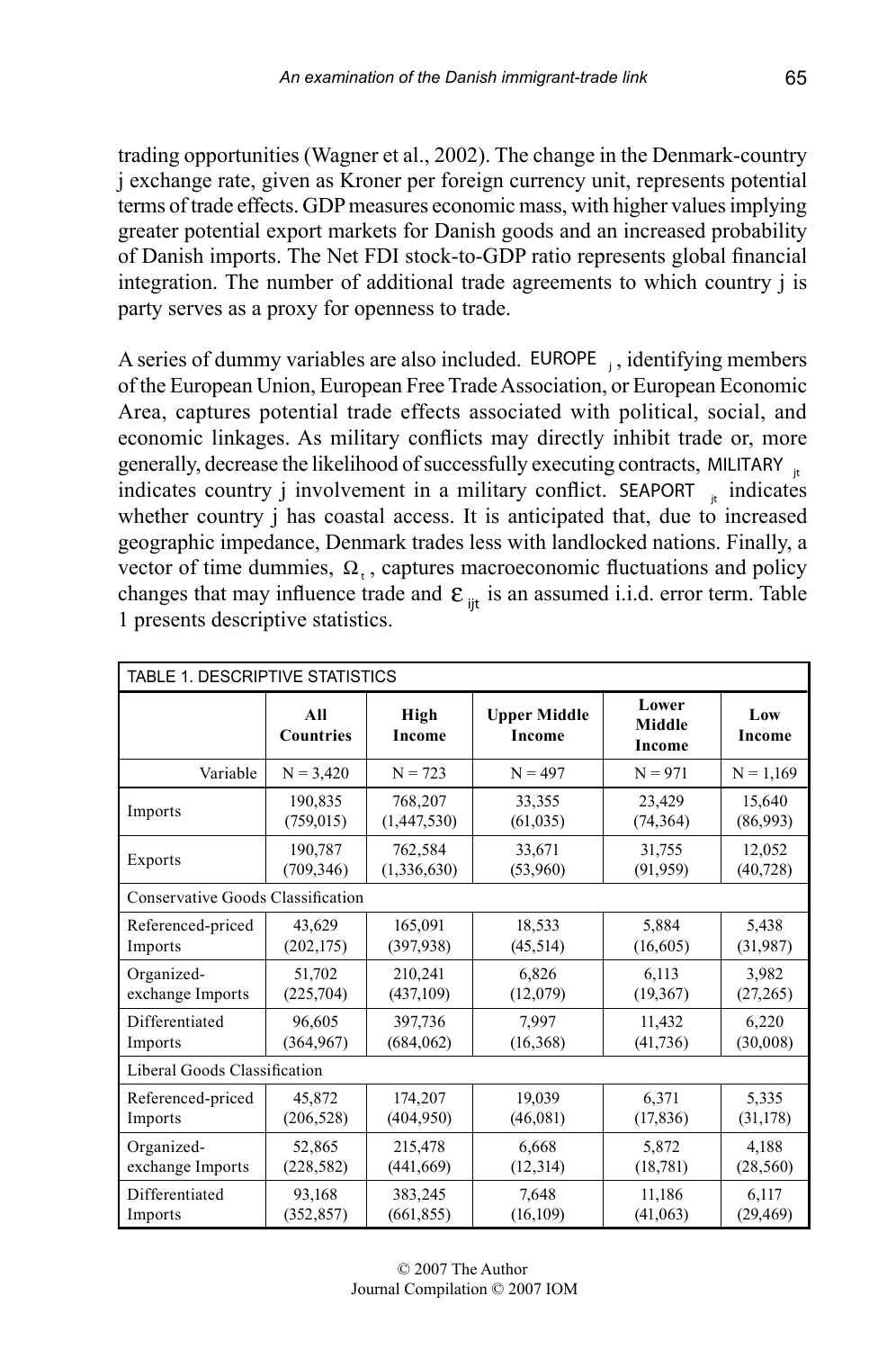| TABLE 1. DESCRIPTIVE STATISTICS CONT.                                                                                      |                          |                             |                               |                           |                       |  |  |  |  |
|----------------------------------------------------------------------------------------------------------------------------|--------------------------|-----------------------------|-------------------------------|---------------------------|-----------------------|--|--|--|--|
|                                                                                                                            | All<br><b>Countries</b>  | High<br>Income              | <b>Upper Middle</b><br>Income | Lower<br>Middle<br>Income | Low<br>Income         |  |  |  |  |
| Variable                                                                                                                   | $N = 3,420$              | $N = 723$                   | $N = 497$                     | $N = 971$                 | $N = 1,169$           |  |  |  |  |
| Conservative Goods Classification                                                                                          |                          |                             |                               |                           |                       |  |  |  |  |
| Referenced-priced                                                                                                          | 50.190                   | 203,293                     | 6,235                         | 7,781                     | 3,001                 |  |  |  |  |
| Exports                                                                                                                    | (206, 332)               | (395, 481)                  | (12, 025)                     | (30, 306)                 | (12, 941)             |  |  |  |  |
| Organized-                                                                                                                 | 54,581                   | 216,978                     | 11,288                        | 9,078                     | 3,528                 |  |  |  |  |
| exchange Exports                                                                                                           | (214, 136)               | (408, 786)                  | (21, 571)                     | (27, 236)                 | (13, 294)             |  |  |  |  |
| Differentiated                                                                                                             | 85,509                   | 340,071                     | 16,148                        | 14,896                    | 5,524                 |  |  |  |  |
| Exports                                                                                                                    | (309, 722)               | (581,067)                   | (26, 732)                     | (37,690)                  | (15, 635)             |  |  |  |  |
| Liberal Goods Classification                                                                                               |                          |                             |                               |                           |                       |  |  |  |  |
| Referenced-priced                                                                                                          | 50,968                   | 204,585                     | 9.093                         | 8,326                     | 2,734                 |  |  |  |  |
| Exports                                                                                                                    | (215, 345)               | (416, 335)                  | (19, 431)                     | (23, 828)                 | (11,781)              |  |  |  |  |
| Organized-                                                                                                                 | 46,460                   | 188,088                     | 7,119                         | 6,771                     | 2,627                 |  |  |  |  |
| exchange Exports                                                                                                           | (198, 962)               | (384, 830)                  | (12, 129)                     | (23, 402)                 | (11, 596)             |  |  |  |  |
| Differentiated                                                                                                             | 92,872                   | 367,760                     | 17,458                        | 16,657                    | 6,691                 |  |  |  |  |
| Exports                                                                                                                    | (316, 891)               | (584, 414)                  | (27, 922)                     | (50, 620)                 | (24, 515)             |  |  |  |  |
| Distance (km)                                                                                                              | 6,586                    | 4,567                       | 7,721                         | 7,577                     | 6,600                 |  |  |  |  |
|                                                                                                                            | (3,679)                  | (4, 451)                    | (3, 249)                      | (4,163)                   | (1, 828)              |  |  |  |  |
| Europe                                                                                                                     | 0.1450                   | 0.6252                      | 0.0000                        | 0.0065                    | 0.0046                |  |  |  |  |
|                                                                                                                            | (0.4449)                 | (0.7401)                    | (0.0000)                      | (0.1141)                  | (0.0911)              |  |  |  |  |
| $\Delta$ ln Exchange                                                                                                       | 0.1307                   | 0.0154                      | 0.1467                        | 0.1408                    | 0.1922                |  |  |  |  |
| Rate (DKK/FCU)                                                                                                             | (0.4566)                 | (0.1420)                    | (0.4641)                      | (0.4501)                  | (0.5690)              |  |  |  |  |
| <b>Gross Domestic</b><br>Product (GDP)<br>(\$100,000s)                                                                     | 1,620,970<br>(6,972,960) | 6,068,930<br>(13, 658, 500) | 698,255<br>(1,423,640)        | 265,688<br>(482, 350)     | 201,184<br>(871, 553) |  |  |  |  |
| Immigrants                                                                                                                 | 1,097                    | 2,484                       | 225                           | 1,168                     | 488                   |  |  |  |  |
|                                                                                                                            | (3,219)                  | (4,642)                     | (363)                         | (3,636)                   | (1,712)               |  |  |  |  |
| Military                                                                                                                   | 0.2142                   | 0.1134                      | 0.0597                        | 0.2840                    | 0.2890                |  |  |  |  |
|                                                                                                                            | (0.4103)                 | (0.3173)                    | (0.2372)                      | (0.4512)                  | (0.4535)              |  |  |  |  |
| Net FDI Flows /                                                                                                            | 0.1602                   | 0.0986                      | 0.2386                        | 0.1638                    | 0.1645                |  |  |  |  |
| <b>GDP</b>                                                                                                                 | (0.4296)                 | (0.3565)                    | (0.2849)                      | (0.2250)                  | (0.6136)              |  |  |  |  |
| Number of                                                                                                                  | 0.3406                   | 0.3084                      | 0.7655                        | 0.4744                    | 0.0646                |  |  |  |  |
| <b>Additional FTAs</b>                                                                                                     | (0.6438)                 | (0.6427)                    | (0.7570)                      | (0.7389)                  | (0.2570)              |  |  |  |  |
| Per Capita GDP                                                                                                             | 5,828                    | 20,142                      | 4.629                         | 1,591                     | 387                   |  |  |  |  |
|                                                                                                                            | (9,039)                  | (9, 237)                    | (1, 801)                      | (643)                     | (199)                 |  |  |  |  |
| Seaport                                                                                                                    | 0.8347                   | 0.9129                      | 0.8806                        | 0.9184                    | 0.6916                |  |  |  |  |
|                                                                                                                            | (0.3715)                 | (0.2822)                    | (0.3246)                      | (0.2739)                  | (0.4620)              |  |  |  |  |
| Remote                                                                                                                     | 7,429                    | 4,894                       | 8,023                         | 8,870                     | 7,642                 |  |  |  |  |
|                                                                                                                            | (4,698)                  | (3, 551)                    | (3,296)                       | (6,763)                   | (2,638)               |  |  |  |  |
| Standard deviations in parentheses. All trade values presented in 1,000s. All monetary values are<br>in 1995 U.S. Dollars. |                          |                             |                               |                           |                       |  |  |  |  |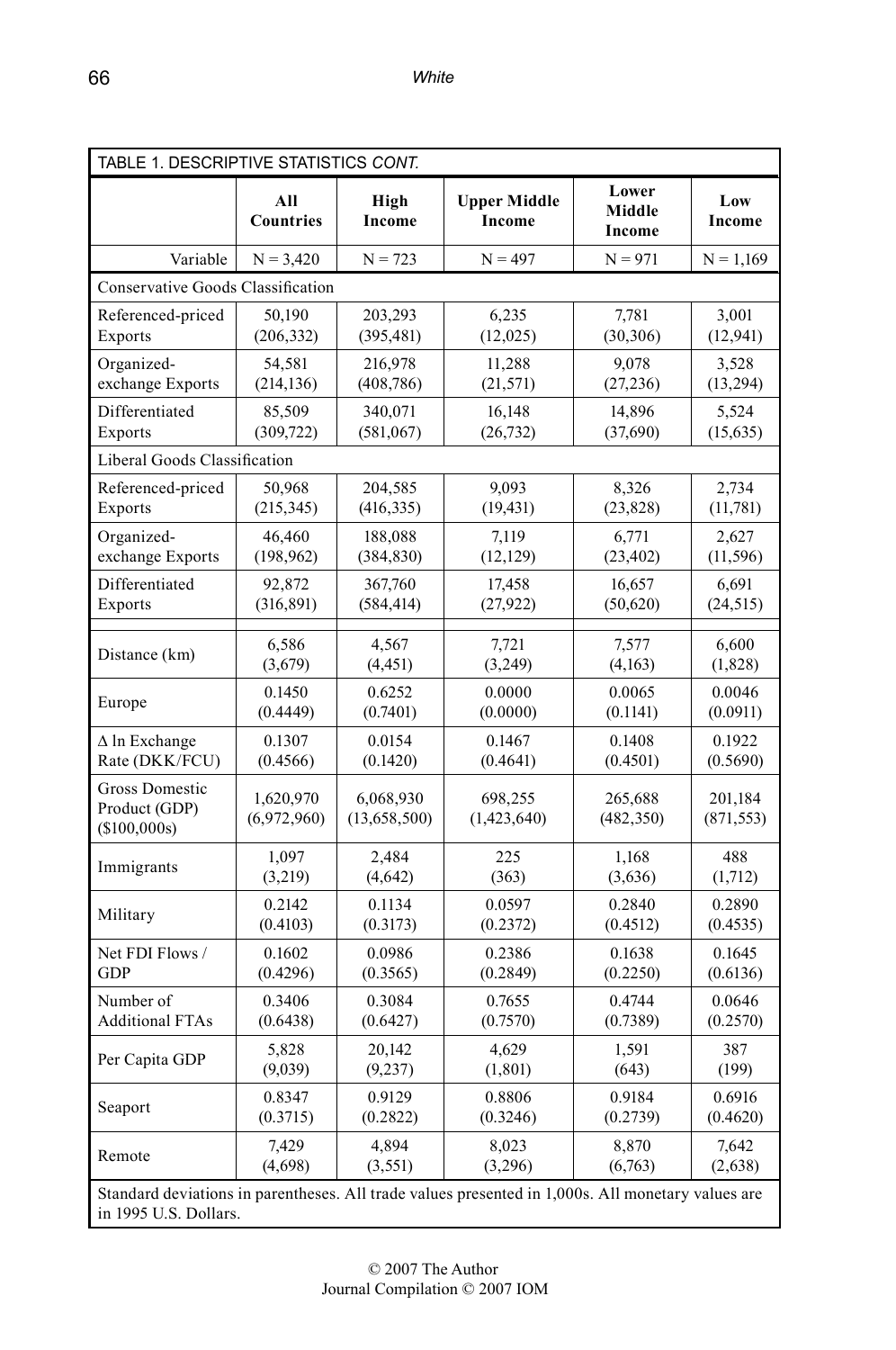#### IMMIGRANT-TRADE LINKS

Estimates generated using aggregate import and export values, respectively, as dependent variables are reported in column (a) of Tables 2 and 3. Across income classifications, we find variation in immigrant-trade links with respect to both aggregate imports and exports. The double-log functional form of the estimation equation permits interpretation of estimated coefficients as elasticities. Given the structure of the interaction variables, coefficients on the IMMIGRANTS  $_{\text{int}}$ variables represent links between Denmark and high income home countries, while coefficients on interaction variables represent deviations from estimated Danish-high income home country links. For example, an assumed 1 per cent increase in the immigrant stock from a high income country yields estimated increases in Danish imports from and exports to the home country of 0.328 per cent and 0.572 per cent, respectively. A similar immigrant stock increase from a lower middle income country increases Danish imports from and exports to the home country by 0.233 per cent and 0.475 per cent, respectively.

| TABLE 2. EFFECTS OF IMMIGRATION ON IMPORTS, AGGREGATE AND BY PRODUCT<br>CLASSIFICATION (TOBIT SPECIFICATIONS) |                       |                                       |                                        |                                         |                                       |                                        |                                         |  |  |
|---------------------------------------------------------------------------------------------------------------|-----------------------|---------------------------------------|----------------------------------------|-----------------------------------------|---------------------------------------|----------------------------------------|-----------------------------------------|--|--|
|                                                                                                               |                       |                                       | Conservative Classification            |                                         |                                       | Liberal Classification                 |                                         |  |  |
| Dependent<br>Variable:                                                                                        | A11<br>Imports<br>(a) | Differ-<br>entiated<br>Imports<br>(b) | Reference-<br>Priced<br>Imports<br>(c) | Organized<br>Exchange<br>Imports<br>(d) | Differ-<br>entiated<br>Imports<br>(e) | Reference-<br>Priced<br>Imports<br>(f) | Organized<br>Exchange<br>Imports<br>(g) |  |  |
| ln<br>Immigrants <sub>ijt</sub>                                                                               | $0.328**$<br>(0.043)  | $0.195**$<br>(0.036)                  | $0.145**$<br>(0.038)                   | $0.203**$<br>(0.035)                    | $0.2**$<br>(0.038)                    | $0.154**$<br>(0.041)                   | $0.211**$<br>(0.036)                    |  |  |
| 1n<br>Immigrants $s_{ijt}$<br>x Upper<br>Middle<br>Income.                                                    | 0.011<br>(0.06)       | $-0.08#$<br>(0.044)                   | $-0.07$<br>(0.06)                      | $-0.051$<br>(0.039)                     | $-0.093*$<br>(0.045)                  | $-0.077$<br>(0.059)                    | $-0.047$<br>(0.042)                     |  |  |
| ln<br>Immigrants <sub>iit</sub><br>x Lower<br>Middle<br>Income.                                               | $-0.095*$<br>(0.041)  | $-0.102**$<br>(0.033)                 | $-0.101**$<br>(0.036)                  | $-0.127**$<br>(0.033)                   | $-0.102**$<br>(0.034)                 | $-0.109**$<br>(0.037)                  | $-0.127**$<br>(0.033)                   |  |  |
| 1n<br>Immigrants <sub>iit</sub><br>x Low<br>Income.                                                           | $-0.137**$<br>(0.043) | $-0.112**$<br>(0.037)                 | $-0.078*$<br>(0.038)                   | $-0.151**$<br>(0.037)                   | $-0.114**$<br>(0.038)                 | $-0.088*$<br>(0.039)                   | $-0.148**$<br>(0.037)                   |  |  |
| In Distance <sub>ii</sub>                                                                                     | $-0.18*$<br>(0.078)   | $-0.359**$<br>(0.066)                 | $-0.364**$<br>(0.069)                  | $-0.375**$<br>(0.069)                   | $-0.386**$<br>(0.068)                 | $-0.351**$<br>(0.071)                  | $-0.408**$<br>(0.069)                   |  |  |

ı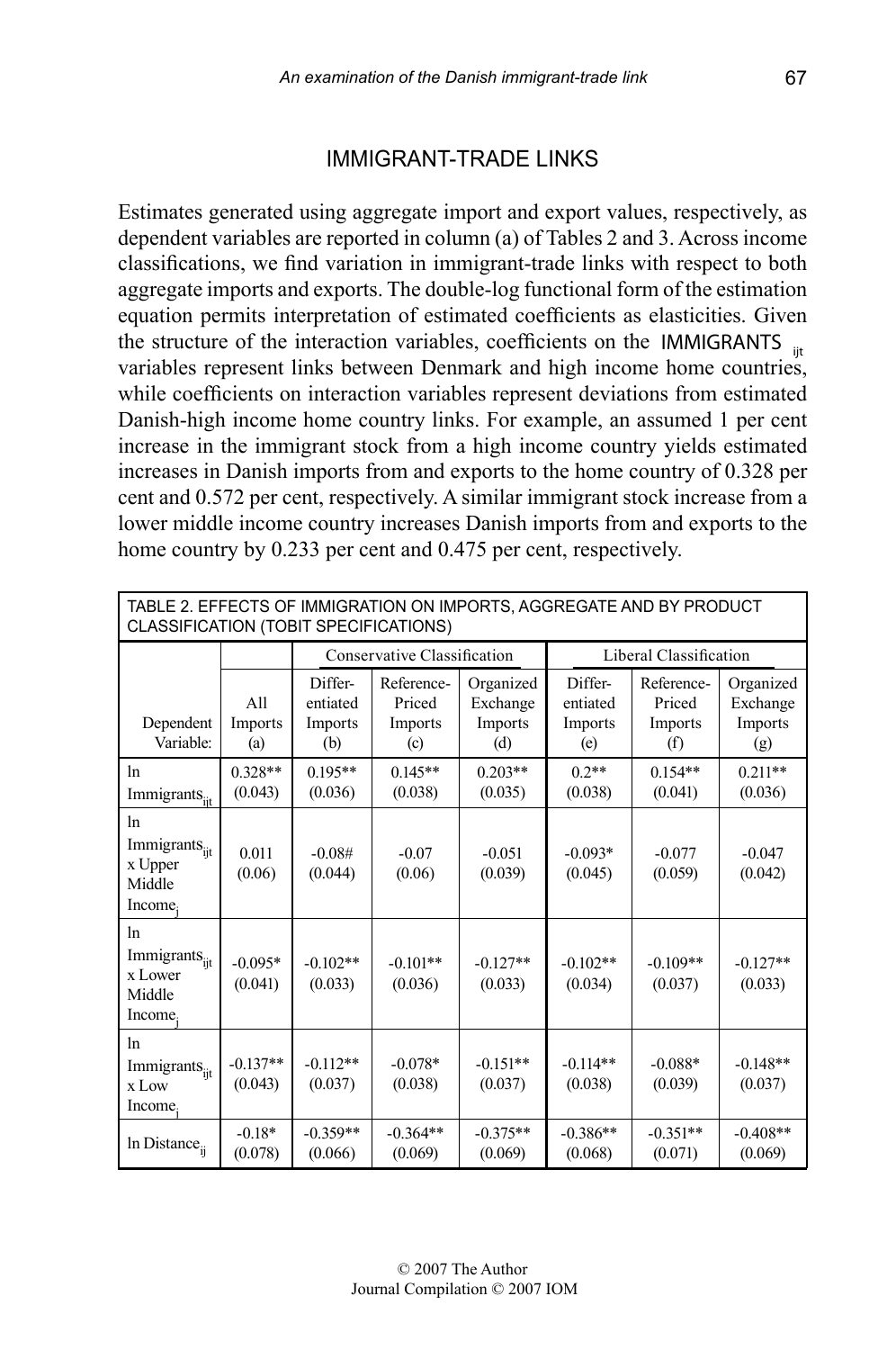| TABLE 2. EFFECTS OF IMMIGRATION ON IMPORTS, AGGREGATE AND BY PRODUCT<br>CLASSIFICATION (TOBIT SPECIFICATIONS) CONT. |                       |                                       |                                        |                                         |                                       |                                        |                                         |  |
|---------------------------------------------------------------------------------------------------------------------|-----------------------|---------------------------------------|----------------------------------------|-----------------------------------------|---------------------------------------|----------------------------------------|-----------------------------------------|--|
|                                                                                                                     |                       |                                       | Conservative Classification            |                                         |                                       | Liberal Classification                 |                                         |  |
| Dependent<br>Variable:                                                                                              | All<br>Imports<br>(a) | Differ-<br>entiated<br>Imports<br>(b) | Reference-<br>Priced<br>Imports<br>(c) | Organized<br>Exchange<br>Imports<br>(d) | Differ-<br>entiated<br>Imports<br>(e) | Reference-<br>Priced<br>Imports<br>(f) | Organized<br>Exchange<br>Imports<br>(g) |  |
| $\Delta$ ln<br>Exchange<br>Rate<br>(DKK/FCU)                                                                        | $-0.23**$<br>(0.077)  | $-0.119#$<br>(0.063)                  | $-0.076$<br>(0.059)                    | $-0.1$<br>(0.064)                       | $-0.122#$<br>(0.065)                  | $-0.088$<br>(0.061)                    | $-0.082$<br>(0.064)                     |  |
| $ln GDP_{it}$                                                                                                       | $0.336**$<br>(0.041)  | $0.317**$<br>(0.033)                  | $0.331**$<br>(0.033)                   | $0.312**$<br>(0.032)                    | $0.34**$<br>(0.037)                   | $0.335**$<br>(0.038)                   | $0.327**$<br>(0.032)                    |  |
| Net FDI<br>$Flows_{it}/GDP_{it}$                                                                                    | 0.203#<br>(0.121)     | 0.206#<br>(0.122)                     | 0.182<br>(0.136)                       | 0.204#<br>(0.122)                       | 0.231#<br>(0.13)                      | 0.186<br>(0.136)                       | 0.209#<br>(0.121)                       |  |
| $ln$ Remote <sub>it</sub>                                                                                           | 0.034<br>(0.09)       | $0.15*$<br>(0.071)                    | $0.215**$<br>(0.071)                   | 0.158*<br>(0.07)                        | $0.173*$<br>(0.073)                   | $0.197**$<br>(0.072)                   | $0.185**$<br>(0.071)                    |  |
| Europe <sub>i</sub>                                                                                                 | 0.045<br>(0.101)      | 0.06#<br>(0.024)                      | 0.057#<br>(0.027)                      | 0.066<br>(0.072)                        | 0.069#<br>(0.027)                     | 0.04#<br>(0.026)                       | 0.069<br>(0.073)                        |  |
| Military <sub>it</sub>                                                                                              | $-0.013$<br>(0.097)   | $-0.062**$<br>(0.021)                 | $-0.065*$<br>(0.032)                   | $-0.032$<br>(0.088)                     | $-0.089**$<br>(0.024)                 | $-0.091**$<br>(0.029)                  | $-0.034$<br>(0.09)                      |  |
| Number of<br>Additional<br>$FTAs$ <sub>it</sub>                                                                     | $0.171**$<br>(0.065)  | $0.252**$<br>(0.056)                  | $0.247**$<br>(0.055)                   | $0.268**$<br>(0.059)                    | $0.23**$<br>(0.063)                   | $0.245**$<br>(0.061)                   | $0.276**$<br>(0.06)                     |  |
| Seaport <sub>ti</sub>                                                                                               | $0.414**$<br>(0.107)  | $0.349**$<br>(0.105)                  | $0.27**$<br>(0.091)                    | $0.419**$<br>(0.118)                    | $0.346**$<br>(0.111)                  | $0.289**$<br>(0.098)                   | $0.408**$<br>(0.119)                    |  |
| Lagged<br>Dependent<br>Variable                                                                                     | 0.705**<br>(0.028)    | $0.699**$<br>(0.022)                  | $0.709**$<br>(0.021)                   | $0.68**$<br>(0.024)                     | $0.68**$<br>(0.028)                   | $0.705**$<br>(0.031)                   | $0.663**$<br>(0.024)                    |  |
| Upper<br>Middle<br>Income.                                                                                          | 0.457<br>(0.312)      | 0.432#<br>(0.254)                     | 0.502#<br>(0.275)                      | 0.422#<br>(0.233)                       | 0.459#<br>(0.255)                     | 0.558#<br>(0.286)                      | 0.356<br>(0.242)                        |  |
| Lower<br>Middle<br>Income.                                                                                          | 0.205<br>(0.27)       | 0.379#<br>(0.226)                     | 0.589*<br>(0.239)                      | $0.511*$<br>(0.215)                     | 0.396#<br>(0.228)                     | $0.623*$<br>(0.244)                    | $0.459*$<br>(0.215)                     |  |
| Low Income;                                                                                                         | $0.631*$<br>(0.281)   | $0.666**$<br>(0.231)                  | $0.854**$<br>(0.247)                   | $0.835**$<br>(0.226)                    | $0.676**$<br>(0.241)                  | $0.872**$<br>(0.26)                    | $0.793**$<br>(0.226)                    |  |
| Constant                                                                                                            | $-5.18**$<br>(1.215)  | $-4.988**$<br>(0.899)                 | $-5.872**$<br>(0.967)                  | $-4.825**$<br>(0.87)                    | $-5.371**$<br>(0.979)                 | $-5.88**$<br>(1.02)                    | $-4.981**$<br>(0.885)                   |  |
| N                                                                                                                   | 3,420                 | 3,420                                 | 3,420                                  | 3,420                                   | 3,420                                 | 3,420                                  | 3,420                                   |  |
| Adjusted $R^2$                                                                                                      | 0.84                  | 0.85                                  | 0.85                                   | 0.86                                    | 0.84                                  | 0.84                                   | 0.85                                    |  |
| Ustanoglycehottaity consistent robust standard errors in perentheses. Statistical significance                      |                       |                                       |                                        |                                         |                                       |                                        |                                         |  |

Heteroskedasticity-consistent robust standard errors in parentheses. Statistical significance denoted as follows: "\*\*", "\*" and "#" represent significance at the 1%, 5%, and 10% levels, respectively. A vector of year dummy variables was included in the specification; however, corresponding coefficients are not presented.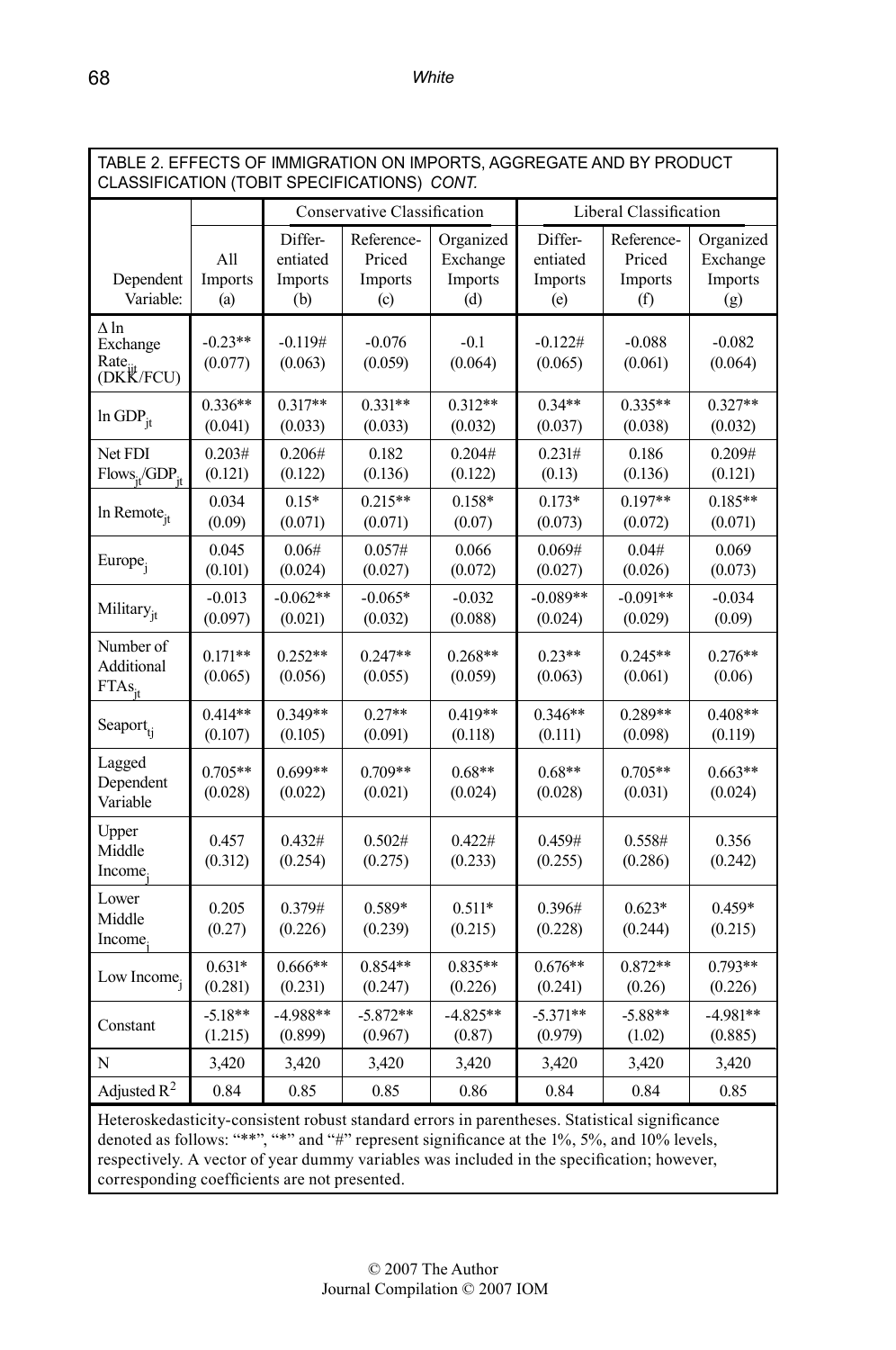| TABLE 3. EFFECTS OF IMMIGRATION ON EXPORTS, AGGREGATE AND BY PRODUCT<br>CLASSIFICATION (TOBIT SPECIFICATIONS) |                              |                                              |                                                                  |                                                |                                              |                                               |                                                |  |
|---------------------------------------------------------------------------------------------------------------|------------------------------|----------------------------------------------|------------------------------------------------------------------|------------------------------------------------|----------------------------------------------|-----------------------------------------------|------------------------------------------------|--|
|                                                                                                               |                              |                                              | Conservative Classification                                      |                                                |                                              | Liberal Classification                        |                                                |  |
| Dependent<br>Variable:                                                                                        | All<br><b>Exports</b><br>(a) | Differ-<br>entiated<br><b>Exports</b><br>(b) | Reference-<br>Priced<br><b>Exports</b><br>$\left( \circ \right)$ | Organized<br>Exchange<br><b>Exports</b><br>(d) | Differ-<br>entiated<br><b>Exports</b><br>(e) | Reference-<br>Priced<br><b>Exports</b><br>(f) | Organized<br>Exchange<br><b>Exports</b><br>(g) |  |
| ln<br>Immigrants <sub>iit</sub>                                                                               | $0.572**$<br>(0.055)         | $0.136**$<br>(0.037)                         | $0.212**$<br>(0.039)                                             | $0.14**$<br>(0.033)                            | $0.1**$<br>(0.025)                           | $0.181**$<br>(0.04)                           | $0.165**$<br>(0.035)                           |  |
| ln<br>Immigrants <sub>iit</sub><br>x Upper<br>Middle<br>Income.                                               | $-0.138#$<br>(0.076)         | $-0.019$<br>(0.031)                          | $-0.038$<br>(0.049)                                              | $-0.03$<br>(0.036)                             | $-0.009$<br>(0.03)                           | $-0.07$<br>(0.045)                            | $-0.047$<br>(0.034)                            |  |
| ln<br>Immigrants <sub>iit</sub><br>x Lower<br>Middle<br>Income.                                               | $-0.097#$<br>(0.057)         | $-0.015$<br>(0.026)                          | $-0.034$<br>(0.035)                                              | $-0.039$<br>(0.028)                            | $-0.009$<br>(0.022)                          | $-0.049$<br>(0.034)                           | $-0.05#$<br>(0.026)                            |  |
| ln<br>Immigrants <sub>iit</sub><br>x Low<br>Income.                                                           | $-0.34**$<br>(0.061)         | $-0.072*$<br>(0.033)                         | $-0.157**$<br>(0.042)                                            | $-0.088*$<br>(0.038)                           | $-0.053#$<br>(0.031)                         | $-0.136**$<br>(0.046)                         | $-0.098*$<br>(0.039)                           |  |
| In Distance <sub>ii</sub>                                                                                     | $-0.553**$<br>(0.09)         | $-0.224**$<br>(0.059)                        | $-0.539**$<br>(0.075)                                            | $-0.296**$<br>(0.067)                          | $-0.185**$<br>(0.056)                        | $-0.359**$<br>(0.077)                         | $-0.355**$<br>(0.072)                          |  |
| Δln<br>Exchange<br>Rate <sub>it</sub><br>(DKK/FCU)                                                            | $0.059*$<br>(0.024)          | $0.079**$<br>(0.029)                         | 0.014<br>(0.073)                                                 | $-0.024$<br>(0.065)                            | $0.073**$<br>(0.023)                         | $-0.061$<br>(0.068)                           | $-0.014$<br>(0.062)                            |  |
| $ln GDP_{it}$                                                                                                 | $0.481**$<br>(0.042)         | $0.187**$<br>(0.032)                         | $0.37**$<br>(0.042)                                              | $0.215**$<br>(0.034)                           | $0.143**$<br>(0.025)                         | $0.275**$<br>(0.039)                          | $0.222**$<br>(0.036)                           |  |
| Net FDI<br>$Flows_{it}/GDP_{it}$                                                                              | $0.393**$<br>(0.134)         | 0.114<br>(0.101)                             | $0.283**$<br>(0.105)                                             | 0.122<br>(0.102)                               | 0.108<br>(0.115)                             | $-0.187$<br>(0.287)                           | 0.069#<br>(0.042)                              |  |
| In Remote <sub>it</sub>                                                                                       | $-0.154$<br>(0.127)          | 0.06<br>(0.056)                              | $0.257**$<br>(0.073)                                             | 0.065<br>(0.064)                               | 0.049<br>(0.054)                             | $0.142*$<br>(0.063)                           | 0.119#<br>(0.062)                              |  |
| Europe <sub>j</sub>                                                                                           | $-0.907**$<br>(0.133)        | $-0.118$<br>(0.076)                          | $-0.203*$<br>(0.086)                                             | $-0.155*$<br>(0.074)                           | $-0.097$<br>(0.065)                          | $-0.172*$<br>(0.078)                          | $-0.17*$<br>(0.075)                            |  |
| Military <sub>it</sub>                                                                                        | $-0.386**$<br>(0.097)        | $-0.193*$<br>(0.077)                         | $-0.225*$<br>(0.109)                                             | $-0.099$<br>(0.075)                            | $-0.153*$<br>(0.063)                         | $-0.084$<br>(0.087)                           | $-0.112$<br>(0.083)                            |  |
| Number of<br>Additional<br>$FTAs_{:}$                                                                         | $0.113*$<br>(0.056)          | $0.098*$<br>(0.043)                          | 0.013<br>(0.084)                                                 | 0.055<br>(0.06)                                | 0.072#<br>(0.04)                             | 0.017<br>(0.062)                              | 0.085<br>(0.059)                               |  |
| Seaport <sub>ti</sub>                                                                                         | $1.107**$<br>(0.13)          | $0.277**$<br>(0.087)                         | $0.628**$<br>(0.132)                                             | $0.433**$<br>(0.111)                           | $0.217**$<br>(0.073)                         | $0.532**$<br>(0.123)                          | $0.407**$<br>(0.117)                           |  |
| Lagged<br>Dependent<br>Variable                                                                               | $0.334**$<br>(0.022)         | $0.785**$<br>(0.032)                         | $0.577**$<br>(0.041)                                             | $0.744**$<br>(0.033)                           | $0.837**$<br>(0.016)                         | $0.677**$<br>(0.041)                          | $0.717**$<br>(0.039)                           |  |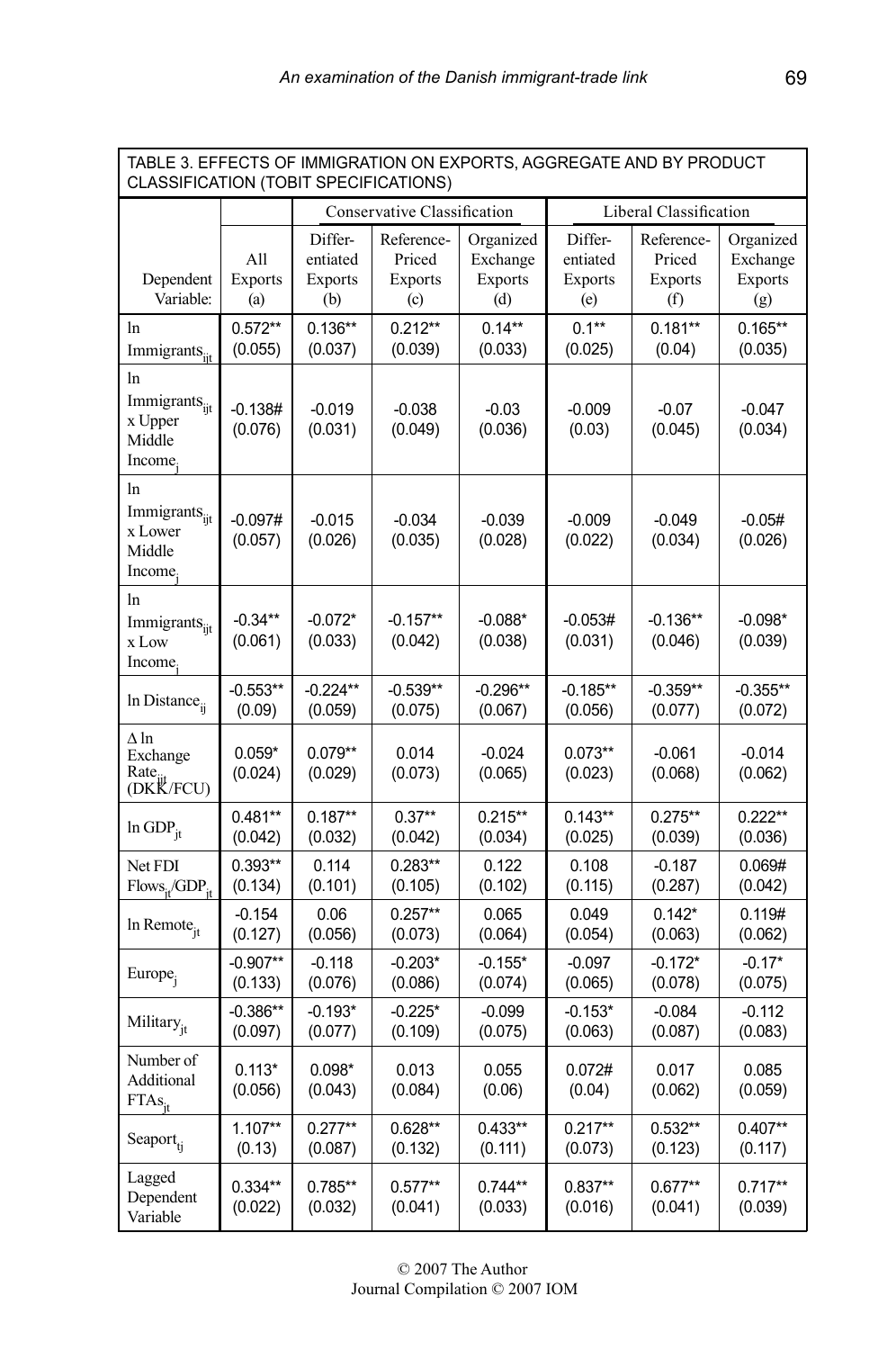| TABLE 3. EFFECTS OF IMMIGRATION ON EXPORTS, AGGREGATE AND BY PRODUCT<br>CLASSIFICATION (TOBIT SPECIFICATIONS) CONT. |                                                                                                                                                                                                                                                                                                                                             |                                              |                                               |                                                |                                              |                                               |                                                |  |  |
|---------------------------------------------------------------------------------------------------------------------|---------------------------------------------------------------------------------------------------------------------------------------------------------------------------------------------------------------------------------------------------------------------------------------------------------------------------------------------|----------------------------------------------|-----------------------------------------------|------------------------------------------------|----------------------------------------------|-----------------------------------------------|------------------------------------------------|--|--|
|                                                                                                                     |                                                                                                                                                                                                                                                                                                                                             |                                              | Conservative Classification                   |                                                |                                              | Liberal Classification                        |                                                |  |  |
| Dependent<br>Variable:                                                                                              | All<br><b>Exports</b><br>(a)                                                                                                                                                                                                                                                                                                                | Differ-<br>entiated<br><b>Exports</b><br>(b) | Reference-<br>Priced<br><b>Exports</b><br>(c) | Organized<br>Exchange<br><b>Exports</b><br>(d) | Differ-<br>entiated<br><b>Exports</b><br>(e) | Reference-<br>Priced<br><b>Exports</b><br>(f) | Organized<br>Exchange<br><b>Exports</b><br>(g) |  |  |
| Upper<br>Middle<br>Income.                                                                                          | $0.481*$<br>(0.227)                                                                                                                                                                                                                                                                                                                         | 0.111<br>(0.176)                             | $-0.114$<br>(0.258)                           | 0.155<br>(0.195)                               | 0.054<br>(0.175)                             | 0.323<br>(0.257)                              | 0.157<br>(0.176)                               |  |  |
| Lower<br>Middle<br>Income.                                                                                          | 0.012<br>(0.374)                                                                                                                                                                                                                                                                                                                            | 0.034<br>(0.157)                             | $-0.199$<br>(0.229)                           | 0.085<br>(0.177)                               | 0.002<br>(0.147)                             | 0.156<br>(0.228)                              | 0.078<br>(0.154)                               |  |  |
| Low Income,                                                                                                         | $1.86**$<br>(0.366)                                                                                                                                                                                                                                                                                                                         | $0.514**$<br>(0.186)                         | $0.757**$<br>(0.246)                          | $0.487*$<br>(0.217)                            | $0.36*$<br>(0.176)                           | $0.733**$<br>(0.269)                          | $0.5*$<br>(0.219)                              |  |  |
| Constant                                                                                                            | $-2.197$<br>(1.446)                                                                                                                                                                                                                                                                                                                         | $-1.961**$<br>(0.68)                         | $-4.277**$<br>(0.923)                         | $-2.206**$<br>(0.725)                          | $-1.372*$<br>(0.6)                           | $-3.356**$<br>(0.8)                           | $-2.064**$<br>(0.685)                          |  |  |
| N                                                                                                                   | 3,420                                                                                                                                                                                                                                                                                                                                       | 3,420                                        | 3,420                                         | 3,420                                          | 3,420                                        | 3,420                                         | 3,420                                          |  |  |
| Adjusted $R^2$                                                                                                      | 0.73                                                                                                                                                                                                                                                                                                                                        | 0.78                                         | 0.86                                          | 0.89                                           | 0.83                                         | 0.85                                          | 0.91                                           |  |  |
|                                                                                                                     | Heteroskedasticity-consistent robust standard errors in parentheses. Statistical significance<br>denoted as follows: "**", "*" and "#" represent significance at the 1%, 5%, and 10% levels,<br>respectively. A vector of year dummy variables was included in the specification; however,<br>corresponding coefficients are not presented. |                                              |                                               |                                                |                                              |                                               |                                                |  |  |

We also report variation in immigrant-trade links across product classifications. In both Table 2 and Table 3, results presented in columns (b) through (g) indicate cleavages exist across both product classifications and home country income classifications. Links appear to increase with average home country income. In ten of the 12 estimations employing trade values classified by product type as dependent variables, the upper middle income country link does not vary from that of high income home countries. However, the effects of immigration on lower middle income and low income classifications are significantly weaker. In ten of the 12 estimations, the Danish-low income country link is weakest in magnitude and, in the remaining two estimations (the import of referenced-priced goods), the Danish-lower middle income country link is lowest.

The remaining coefficients provide additional interesting results. A depreciation of country j's currency relative to the Danish Kroner increases Danish imports of differentiated goods and decreases Danish exports. Higher transport costs reduce trade, as expected, while the lack of non-Danish trading opportunities leads to an increase in Danish-country j trade. Similarly, if country j is not landlocked, Danish-country j trade is higher. Denmark trades more with larger economies as is evidenced by the coefficients on GDP variables. Greater international financial integration, as represented by net FDI stock-to-GDP values, corresponds to higher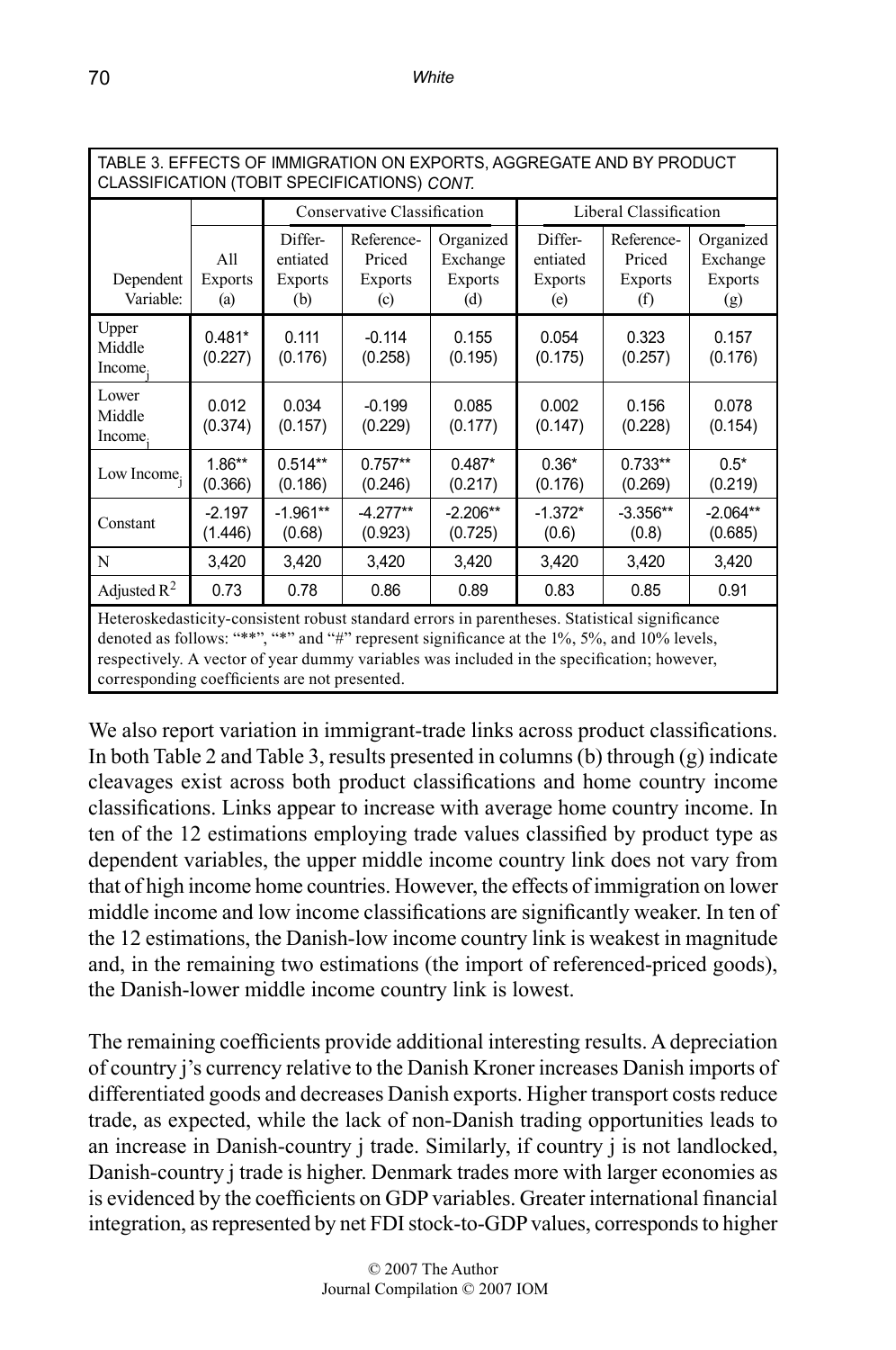trade levels. Country j military involvement appears to reduce Danish exports. Denmark imports more from European nations, but exports relatively less to these nations. Not surprisingly, Denmark trades more with nations that are relatively open to trade, as indicated by memberships in additional FTAs.

Regarding aggregate trade flows, the immigrant-trade link documented in prior research appears robust. However, when allowing for variation across product types and home country income classifications, the results vary from earlier research. White (2008), after examining US immigrant-trade links, reported that links increase in magnitude as average home country income declines. Further, for high income home countries, links are found only for trade in differentiated goods. For other income classifications, links generally increase with product differentiation. The Danish data reveal positive immigrant-trade links for all home country income classifications regardless of product classification and, while positive links are reported for all home country income classifications, Danish immigrant-trade links decrease in magnitude as average home country income declines.

|                                      | TABLE 4. SUMMARY OF OBSERVED IMMIGRANT-TRADE LINKS |                                |                                 |                                  |                                |                                 |                                  |  |  |  |
|--------------------------------------|----------------------------------------------------|--------------------------------|---------------------------------|----------------------------------|--------------------------------|---------------------------------|----------------------------------|--|--|--|
|                                      |                                                    |                                | Conservative Classification     |                                  |                                | Liberal Classification          |                                  |  |  |  |
|                                      | All<br>Imports                                     | Differ-<br>entiated<br>Imports | Reference-<br>Priced<br>Imports | Organized<br>Exchange<br>Imports | Differ-<br>entiated<br>Imports | Reference-<br>Priced<br>Imports | Organized<br>Exchange<br>Imports |  |  |  |
| High<br>Income<br>Country            | $0.328**$<br>(7.63)                                | $0.195**$<br>(5.42)            | $0.145**$<br>(3.82)             | $0.203**$<br>(5.80)              | $0.2**$<br>(5.26)              | $0.154**$<br>(3.76)             | $0.211**$<br>(5.86)              |  |  |  |
| Upper<br>Middle<br>Income<br>Country | $0.339**$<br>(5.66)                                | $0.115**$<br>(2.87)            | 0.075<br>(1.22)                 | $0.152**$<br>(4.41)              | $0.107*$<br>(2.49)             | 0.077<br>(1.30)                 | $0.164**$<br>(4.17)              |  |  |  |
| Lower<br>Middle<br>Income<br>Country | $0.233**$<br>(7.64)                                | $0.093**$<br>(3.62)            | 0.044<br>(1.56)                 | $0.076**$<br>(2.89)              | $0.098**$<br>(3.64)            | 0.045<br>(1.58)                 | $0.084**$<br>(3.11)              |  |  |  |
| Low<br>Income<br>Country             | $0.191**$<br>(6.28)                                | $0.083**$<br>(2.76)            | $0.067**$<br>(2.53)             | 0.052#<br>(1.75)                 | $0.086*$<br>(2.79)             | $0.066*$<br>(2.43)              | $0.063*$<br>(2.07)               |  |  |  |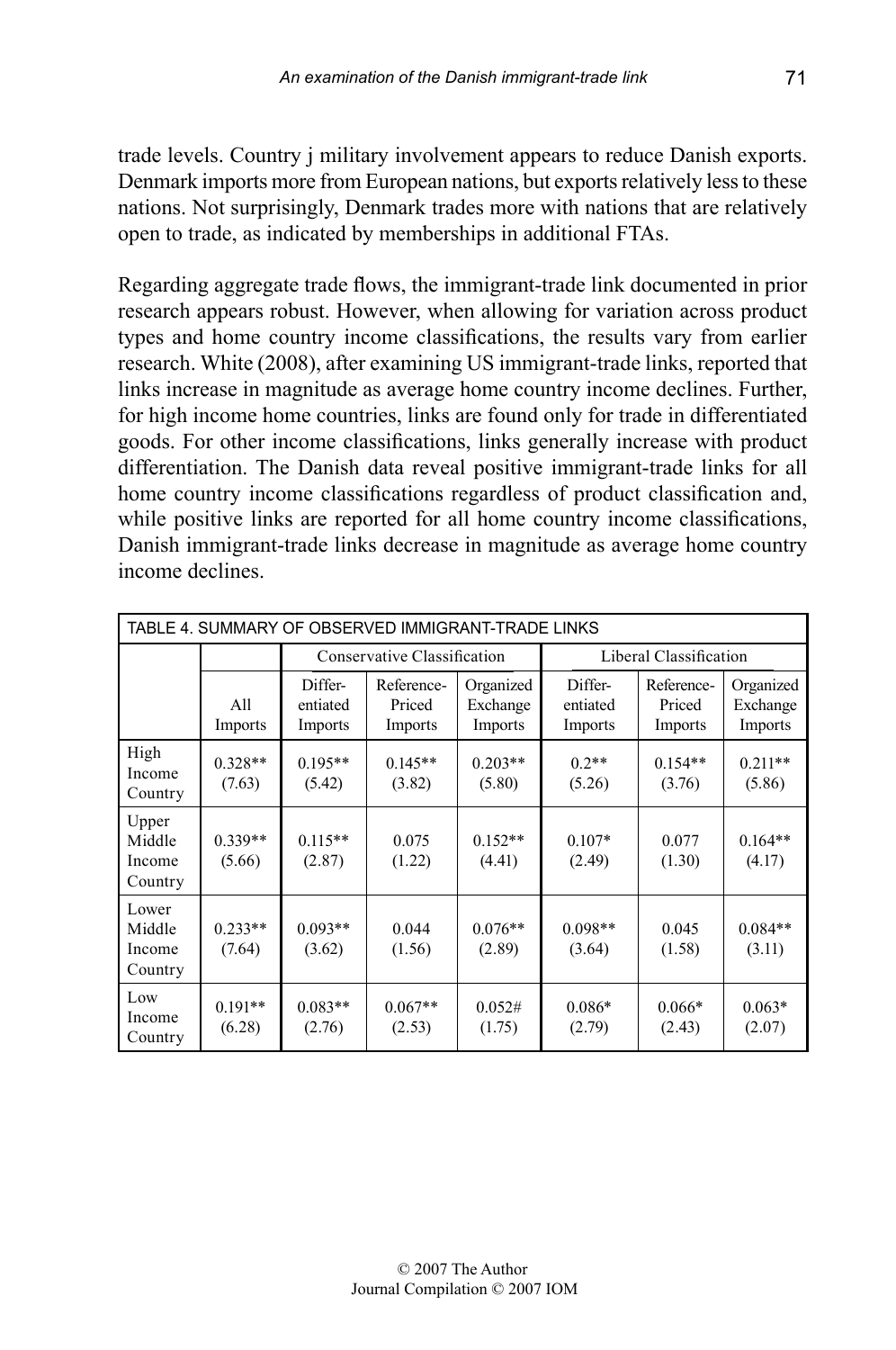| TABLE 4. SUMMARY OF OBSERVED IMMIGRANT-TRADE LINKS CONT.                                                                                                                                                                                                                                                                                                                                                                                                                                                                                                                           |                       |                                |                                        |                                         |                                       |                                        |                                         |  |
|------------------------------------------------------------------------------------------------------------------------------------------------------------------------------------------------------------------------------------------------------------------------------------------------------------------------------------------------------------------------------------------------------------------------------------------------------------------------------------------------------------------------------------------------------------------------------------|-----------------------|--------------------------------|----------------------------------------|-----------------------------------------|---------------------------------------|----------------------------------------|-----------------------------------------|--|
|                                                                                                                                                                                                                                                                                                                                                                                                                                                                                                                                                                                    |                       |                                | Conservative Classification            |                                         |                                       | Liberal Classification                 |                                         |  |
|                                                                                                                                                                                                                                                                                                                                                                                                                                                                                                                                                                                    | All<br><b>Exports</b> | Differ-<br>entiated<br>Exports | Reference-<br>Priced<br><b>Exports</b> | Organized<br>Exchange<br><b>Exports</b> | Differ-<br>entiated<br><b>Exports</b> | Reference-<br>Priced<br><b>Exports</b> | Organized<br>Exchange<br><b>Exports</b> |  |
| High<br>Income<br>Country                                                                                                                                                                                                                                                                                                                                                                                                                                                                                                                                                          | $0.572**$<br>(10.40)  | $0.136**$<br>(3.68)            | $0.212**$<br>(5.44)                    | $0.14**$<br>(4.24)                      | $0.1**$<br>(4.00)                     | $0.181**$<br>(4.53)                    | $0.165**$<br>(4.71)                     |  |
| Upper<br>Middle<br>Income<br>Country                                                                                                                                                                                                                                                                                                                                                                                                                                                                                                                                               | $0.434**$<br>(6.86)   | $0.117**$<br>(3.36)            | $0.174**$<br>(3.82)                    | $0.11**$<br>(3.24)                      | $0.091**$<br>(3.17)                   | $0.111**$<br>(2.83)                    | $0.118**$<br>(3.53)                     |  |
| Lower<br>Middle<br>Income<br>Country                                                                                                                                                                                                                                                                                                                                                                                                                                                                                                                                               | $0.475**$<br>(12.39)  | $0.121**$<br>(5.24)            | $0.178**$<br>(6.04)                    | $0.101**$<br>(4.47)                     | $0.091**$<br>(5.04)                   | $0.132**$<br>(5.17)                    | $0.115**$<br>(5.37)                     |  |
| Low<br>Income<br>Country                                                                                                                                                                                                                                                                                                                                                                                                                                                                                                                                                           | $0.232**$<br>(6.29)   | $0.064*$<br>(2.37)             | 0.055#<br>(1.74)                       | 0.052#<br>(1.69)                        | $0.047**$<br>(3.62)                   | 0.045<br>(1.37)                        | 0.067#<br>(2.07)                        |  |
| Coefficients (for high income home countries) and interaction effects (for all other income<br>classifications) are presented. "**", "*" and "#" denote significance from zero at the 1%, 5% and<br>10% levels, respectively. T-statistics are presented in parentheses. The relevant t-statistic for<br>interaction effects is constructed as<br>$\beta$ <sub>IMMIGRANTS</sub> -<br><b>B</b> INTERACTION<br>$t =$<br>$\sqrt{\mathrm{var}(\beta_{\text{IMMIGRANTS}})+\mathrm{var}(\beta_{\text{INTERATION}})+2\mathrm{cov}(\beta_{\text{IMMIGRANTS}}),\beta_{\text{INTERATION}})}$ |                       |                                |                                        |                                         |                                       |                                        |                                         |  |

Table 4 summarizes the estimated proportional immigrant-trade links. As mentioned, immigrant-trade links for high income home countries are given by the coefficients on the immigrant stock variables. Immigrant-trade links for all other income classifications are generated as the sums of coefficients on the corresponding interaction variables and the immigrant stock coefficients. For example, a 1 per cent increase in the immigrant stock from high income countries increases Danish imports of differentiated goods (conservative classification) from these countries by 0.195 per cent. An identical increase in immigrants from low income countries increases imports of differentiated goods by 0.083 percent

 $(\hat{\hat{\beta}}_{IMMIGRANTS} + \hat{\hat{\beta}}_{INTERACTION} = 0.195 - 0.112).$  $\ddot{\phantom{a}}$ 

nations, Canada, and Oceania. The change in immigration policy was followed The US experience may provide useful insights for Denmark. Prior to passage of the Immigration Act of 1965, US policy favoured immigrants from European by a shift in the demographic composition of subsequent immigrant inflows. Southeast Asia, Latin America, and the Caribbean Basin quickly became the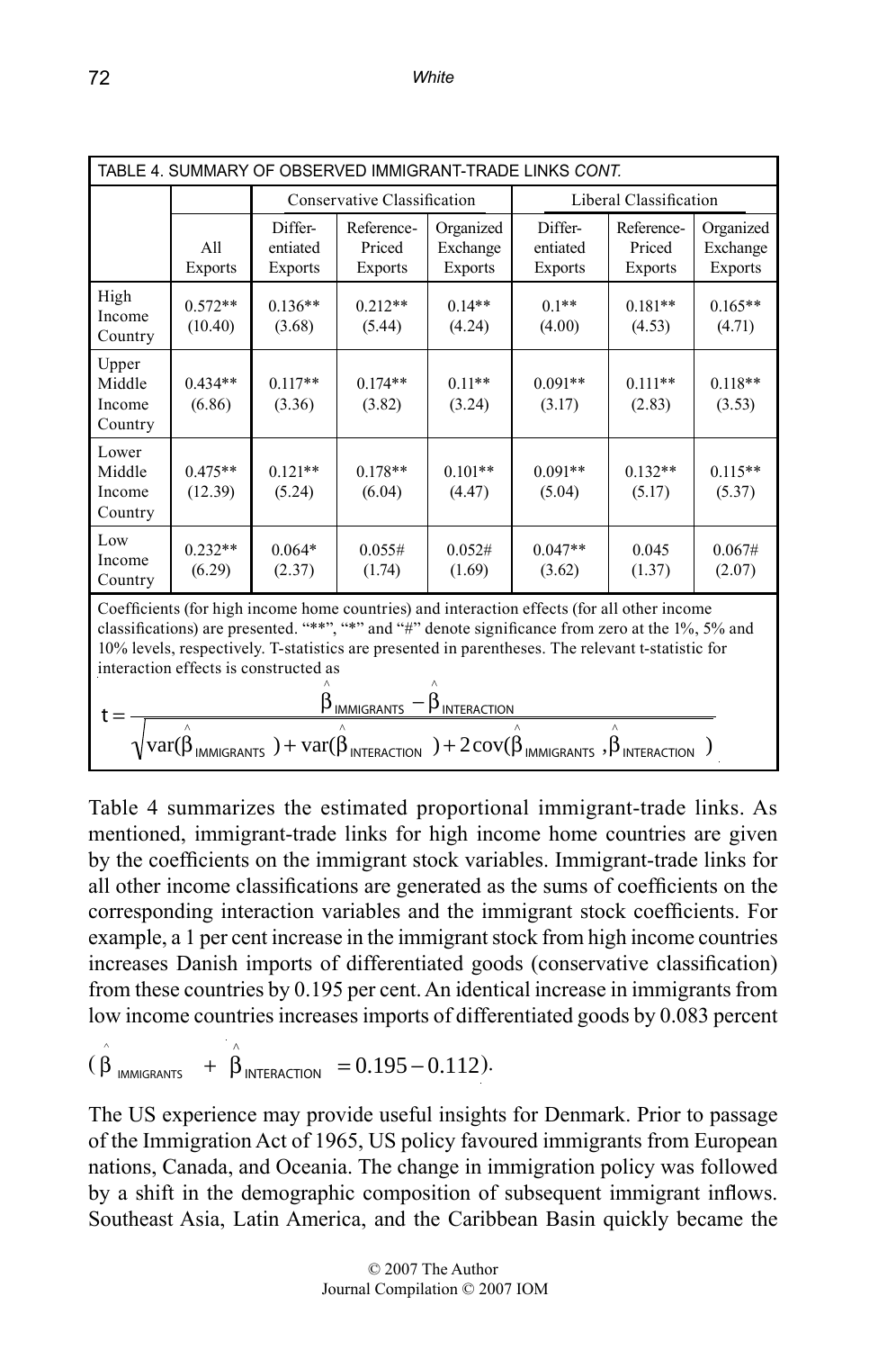primary departure regions for the majority of immigrants arriving in the US (Martin and Midgely, 1999). This led to more recent immigrant arrivals having found a nation more similar to Europe than their home countries. White (2008) posits that a portion of the observed increase in US imports from and exports to these home countries is attributable to immigrants' social and business network connections. Additionally, these immigrants may have possessed preferences for home country goods that, as a result of US-home country cultural dissimilarity, were unavailable and for which reasonable substitutes did not exist in US markets, thus further increasing US imports.

As recently as 1980, the Danish population was relatively homogenous. More specifically, in 1980 only 2.6 per cent of the Danish population was foreignborn. By 2000, this share had increased to 5.6 per cent (World Bank, 2003). This represents an increase of the foreign-born population share of 115 per cent in only two decades. The observed pattern of Danish immigrant-trade links may result, in part, from immigrants arriving in Denmark and facing a dearth of home country goods or reasonable domestically-available substitutes. This would provide the impetus for an immigrant-induced increase in Danish imports. Similarly, immigrants may arrive in possession of information regarding home country markets or associated with networks that decrease transaction costs and, thus, increase both Danish imports and exports.

If the channels through which immigrants are thought to increase trade become increasingly operational as host-home country dissimilarity increases, the homogeneity of the Danish population in 1980 may have resulted in all immigrant arrivals being capable of increasing Danish-home country trade. That the proportional immigrant-trade links are of greater magnitude for immigrants from high and upper middle income countries suggest an increased ability for immigrants from such nations to increase trade. However, the finding of positive immigrant-trade links across all home country income classifications implies that host country population composition may be a determining factor in the presence and magnitudes of immigrant-trade links.

#### **Estimated aggregate and per-immigrant effects**

To determine if immigrant-trade effects reported in Tables 2 and 3 are reasonable, we constructed estimates of annual aggregate and per-immigrant effects for each product classification and home country income classification. Table 5 presents the results. Lower middle and low income home countries accounted for 79.4 per cent of the increase in Denmark's immigrant population from 1980 to 2000 (see Panel A). The influences of immigration on trade flows, presented in Tables 2 and 3, multiplied by proportional immigrant stock changes, reveal Danish trade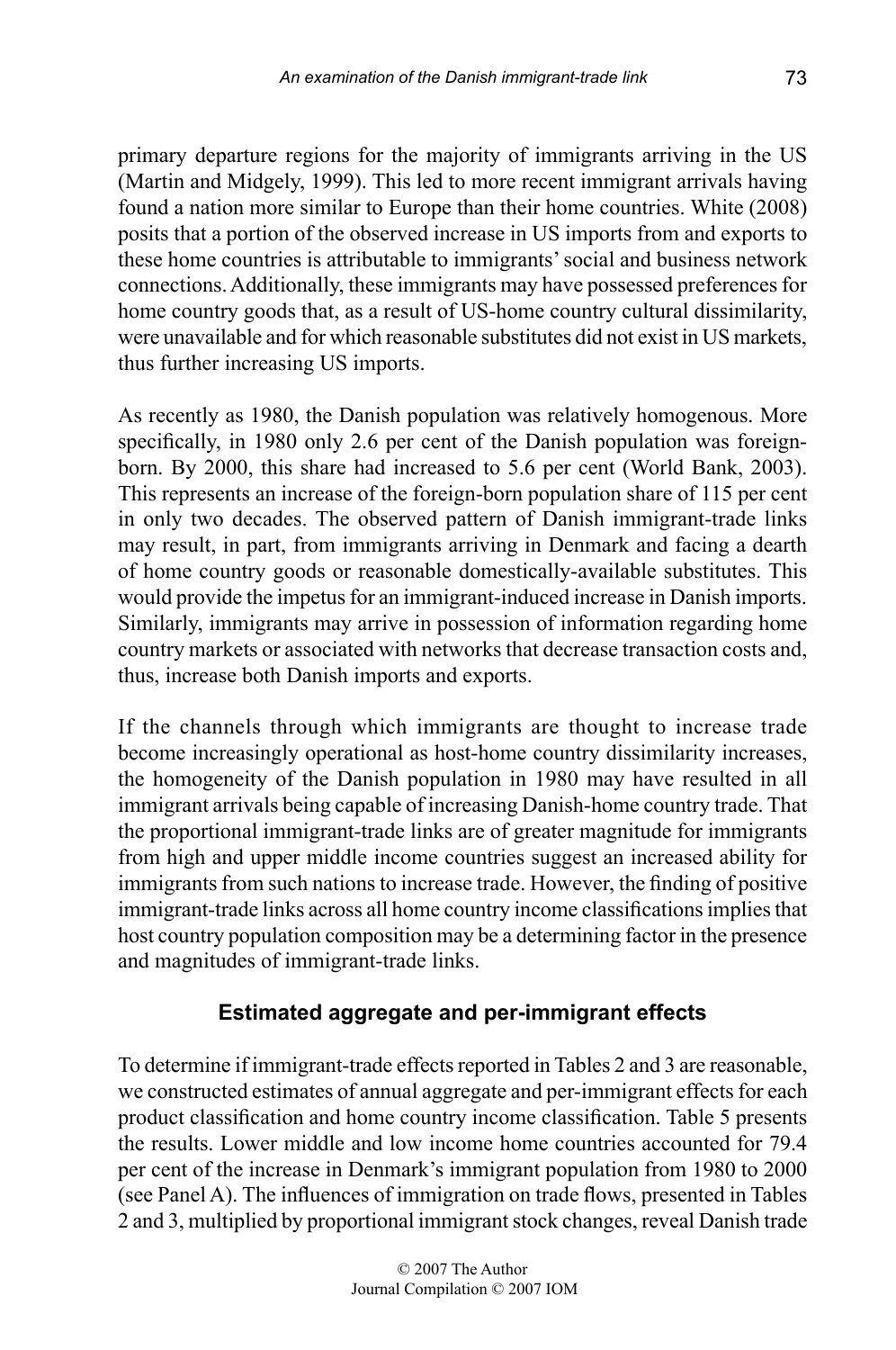with lower middle and low income countries is affected proportionally more due to immigration, compared to higher income home countries. However, Panel B shows that, in absolute dollars, trade with high income home countries is, by far, the most affected.

| TABLE 5. PROPORTIONAL, AGGREGATE AND PER-IMMIGRANT EFFECTS ON TRADE |                    |                                          |                                      |                   |  |  |  |  |  |
|---------------------------------------------------------------------|--------------------|------------------------------------------|--------------------------------------|-------------------|--|--|--|--|--|
|                                                                     | <b>High Income</b> | <b>Upper Middle</b><br><b>Income</b>     | <b>Lower Middle</b><br><b>Income</b> | <b>Low Income</b> |  |  |  |  |  |
| Panel A: Proportional Changes, Immigrant Stocks and Trade Values    |                    |                                          |                                      |                   |  |  |  |  |  |
| (by Goods Classification)                                           |                    |                                          |                                      |                   |  |  |  |  |  |
| Net changes in Immigrant<br>Stocks: 1980-2000                       | 14,189             | 2,173                                    | 43,482                               | 19,710            |  |  |  |  |  |
| Percentage change in<br><b>Immigrant Stocks</b>                     | 16.94%             | 57.30%                                   | 238.66%                              | 201.88%           |  |  |  |  |  |
|                                                                     |                    | <b>Conservative Goods Classification</b> |                                      |                   |  |  |  |  |  |
| Reference-Priced Exports                                            | 3.59%              | 9.97%                                    | 42.48%                               | 11.10%            |  |  |  |  |  |
| Organized Exchange Exports                                          | 2.37%              | 6.30%                                    | 24.10%                               | 10.50%            |  |  |  |  |  |
| Differentiated Exports                                              | 2.30%              | 6.70%                                    | 28.88%                               | 12.92%            |  |  |  |  |  |
| Reference-Priced Imports                                            | 2.46%              | $0.00\%$                                 | $0.00\%$                             | 13.53%            |  |  |  |  |  |
| Organized Exchange Imports                                          | 3.44%              | 8.71%                                    | 18.14%                               | 10.50%            |  |  |  |  |  |
| Differentiated Imports                                              | 3.30%              | 6.59%                                    | 22.20%                               | 16.76%            |  |  |  |  |  |
| Liberal Goods Classification                                        |                    |                                          |                                      |                   |  |  |  |  |  |
| Reference-Priced Exports                                            | 3.07%              | 6.36%                                    | 31.50%                               | $0.00\%$          |  |  |  |  |  |
| Organized Exchange Exports                                          | 2.80%              | 6.76%                                    | 27.45%                               | 13.53%            |  |  |  |  |  |
| Differentiated Exports                                              | 1.69%              | 5.21%                                    | 21.72%                               | 9.49%             |  |  |  |  |  |
| Reference-Priced Imports                                            | 2.61%              | $0.00\%$                                 | $0.00\%$                             | 13.32%            |  |  |  |  |  |
| Organized Exchange Imports                                          | 3.57%              | 9.40%                                    | 20.05%                               | 12.72%            |  |  |  |  |  |
| Differentiated Imports                                              | 3.39%              | 6.13%                                    | 23.39%                               | 17.36%            |  |  |  |  |  |
|                                                                     |                    |                                          |                                      |                   |  |  |  |  |  |
| Panel B: Aggregate Immigration-Induced Trade Value Increases        |                    |                                          |                                      |                   |  |  |  |  |  |
|                                                                     |                    | Conservative Goods Classification        |                                      |                   |  |  |  |  |  |
| Reference-Priced Exports                                            | 7,300,821          | 621,642                                  | 3,305,484                            | 333,213           |  |  |  |  |  |
| Organized Exchange Exports                                          | 5,145,850          | 711,483                                  | 2,188,221                            | 370,361           |  |  |  |  |  |
| Differentiated Exports                                              | 7,834,692          | 1,082,578                                | 4,301,646                            | 713,718           |  |  |  |  |  |
| Reference-Priced Imports                                            | 4,055,130          | $\mathbf{0}$                             | $\mathbf{0}$                         | 735,542           |  |  |  |  |  |
| Organized Exchange Imports                                          | 7,229,810          | 594,517                                  | 1,108,786                            | 418,021           |  |  |  |  |  |
| Differentiated Imports                                              | 13, 138, 413       | 526,962                                  | 2,537,376                            | 1,042,226         |  |  |  |  |  |
|                                                                     |                    | Liberal Goods Classification             |                                      |                   |  |  |  |  |  |
| Reference-Priced Exports                                            | 6,272,863          | 578,342                                  | 2,622,950                            | $\overline{0}$    |  |  |  |  |  |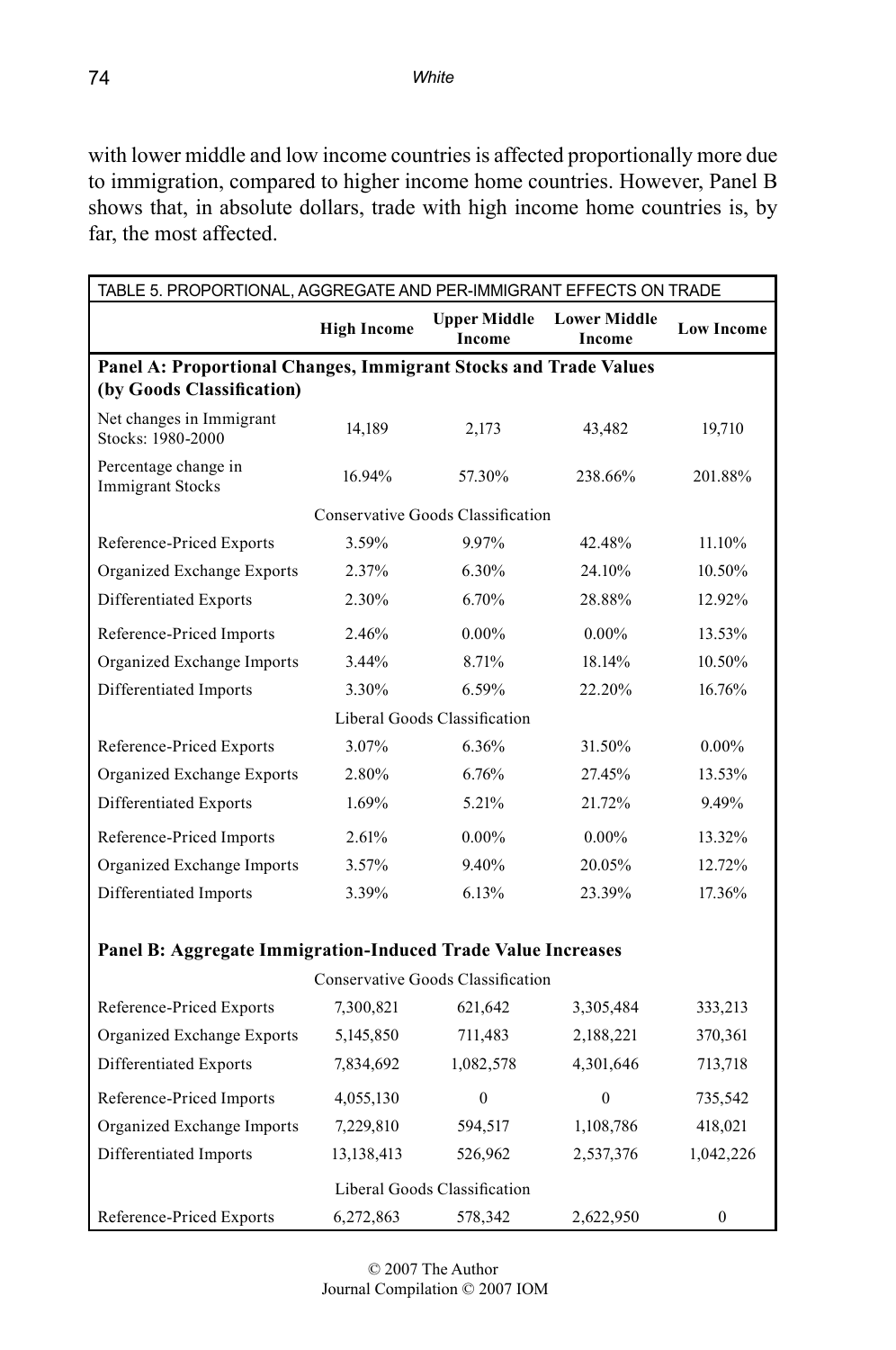| TABLE 5. PROPORTIONAL, AGGREGATE AND PER-IMMIGRANT EFFECTS ON TRADE CONT.                                                                                                                                                                                                                                                                                                                                                                                                                               |                    |                               |                               |                   |  |  |  |  |
|---------------------------------------------------------------------------------------------------------------------------------------------------------------------------------------------------------------------------------------------------------------------------------------------------------------------------------------------------------------------------------------------------------------------------------------------------------------------------------------------------------|--------------------|-------------------------------|-------------------------------|-------------------|--|--|--|--|
|                                                                                                                                                                                                                                                                                                                                                                                                                                                                                                         | <b>High Income</b> | <b>Upper Middle</b><br>Income | <b>Lower Middle</b><br>Income | <b>Low Income</b> |  |  |  |  |
| Organized Exchange Exports                                                                                                                                                                                                                                                                                                                                                                                                                                                                              | 5,257,248          | 481,344                       | 1,034,985                     | 355,327           |  |  |  |  |
| Differentiated Exports                                                                                                                                                                                                                                                                                                                                                                                                                                                                                  | 6,229,854          | 910,312                       | 3,617,577                     | 634,866           |  |  |  |  |
| Reference-Priced Imports                                                                                                                                                                                                                                                                                                                                                                                                                                                                                | 4,544,643          | $\Omega$                      | $\Omega$                      | 710,840           |  |  |  |  |
| Organized Exchange Imports                                                                                                                                                                                                                                                                                                                                                                                                                                                                              | 7,701,916          | 626,605                       | 1,177,186                     | 532,648           |  |  |  |  |
| Differentiated Imports                                                                                                                                                                                                                                                                                                                                                                                                                                                                                  | 12,984,341         | 468,907                       | 2,616,258                     | 1,062,014         |  |  |  |  |
|                                                                                                                                                                                                                                                                                                                                                                                                                                                                                                         |                    |                               |                               |                   |  |  |  |  |
| Panel C: Estimated Per-Immigrant Effects on Trade                                                                                                                                                                                                                                                                                                                                                                                                                                                       |                    |                               |                               |                   |  |  |  |  |
| Exports (Conservative)                                                                                                                                                                                                                                                                                                                                                                                                                                                                                  | 1,429              | 1,112                         | 225                           | 72                |  |  |  |  |
| Imports (Conservative)                                                                                                                                                                                                                                                                                                                                                                                                                                                                                  | 1,721              | 516                           | 84                            | 111               |  |  |  |  |
| Exports (Liberal)                                                                                                                                                                                                                                                                                                                                                                                                                                                                                       | 1,252              | 907                           | 167                           | 50                |  |  |  |  |
| Imports (Liberal)                                                                                                                                                                                                                                                                                                                                                                                                                                                                                       | 1,778              | 504                           | 87                            | 117               |  |  |  |  |
| Proportional trade effects, by income and goods classifications, presented in Panel A are<br>derived as the percentage change in immigrant stocks (presented in Panel A) times respective<br>immigrant-trade effects (based on statistically significant coefficients and interaction effects<br>presented in Tables 3 and 4). Aggregate values presented in Panel B are calculated as mean trade<br>values (presented in Table 2) times proportional immigrant-trade effects listed in Panel A. Values |                    |                               |                               |                   |  |  |  |  |

presented in Panel C are derived as aggregate trade value increases (presented in Panel B) divided

by the net change in the immigrant stock (presented in Panel A).

Panel C reports per-immigrant effects, calculated as aggregate values (Panel B) divided by net immigrant stock changes (Panel A). On average, an immigrant from a high income country increases Danish exports to the home country by US\$ 1,252 to US\$ 1,429. Similarly, Danish imports from the home country rise by US\$ 1,721 to US\$ 1,778. These values are higher than estimates for other income classifications. For example, per-immigrant effects of Danish exports to and imports from low income countries range from US\$ 50 to US\$ 72 and US\$ 111 to US\$ 117, respectively. Overall, the typical immigrant is estimated to increase Danish exports by US\$ 352 to US\$ 426 and imports by US\$ 394 to US\$ 407. These estimates are similar to values reported in earlier research. Wagner et al. (2002) estimate that on average, an immigrant increases Canadian imports from and exports to the home country by US\$ 944 and US\$ 312, respectively. Similarly, in the United States, White (2007) reports that on average, an immigrant from a low income country is estimated to create US\$ 910 in additional US exports and US\$ 2,967 in imports.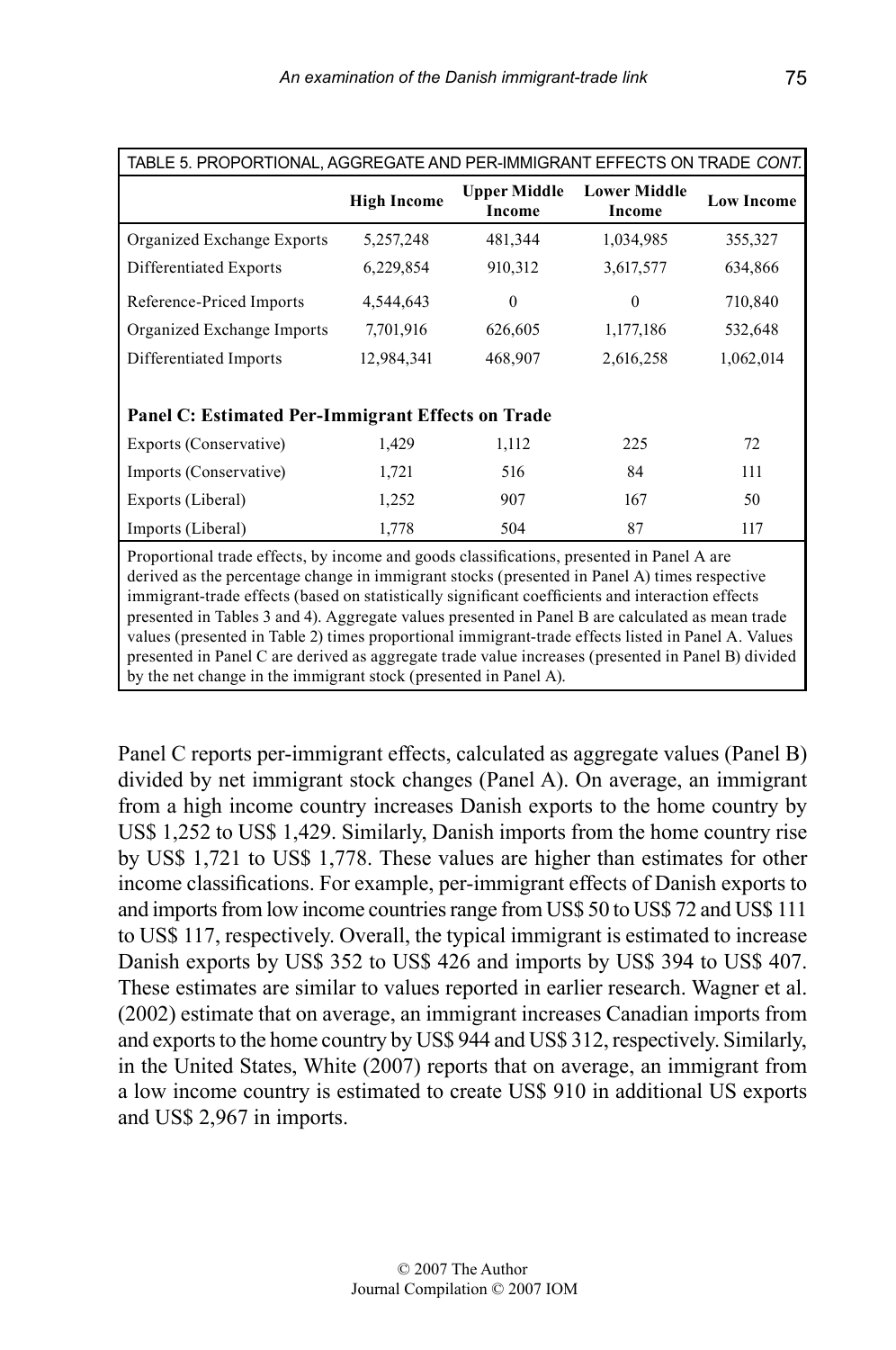#### **Robustness Checks**

A causal interpretation of the results could be subject to an endogeneity critique. If unobservable influences affect Danish-home country trade, and are correlated with immigrant stocks, estimated immigrant-trade effects may be biased and inconsistent. A potential remedy is the introduction of home country fixed effects. To the extent that unobserved trade-influencing characteristics are time-invariant, fixed effects estimation should alleviate any endogeneity problem. Additionally, due to the ad hoc nature of gravity models, the results presented may depend on the specification employed. Testing for robustness, we estimate a variety of specifications allowing for both time and fixed effects.

| TABLE 6. ROBUSTNESS CHECKS - ALTERNATIVE SPECIFICATIONS |                       |                                     |                       |                                  |                         |                       |  |  |  |
|---------------------------------------------------------|-----------------------|-------------------------------------|-----------------------|----------------------------------|-------------------------|-----------------------|--|--|--|
|                                                         |                       | Specification I<br>Specification II |                       |                                  | Specification III       |                       |  |  |  |
| Dependent Variable:                                     | ln<br>Imports<br>(a)  | ln<br>Exports<br>(b)                | ln<br>Imports<br>(c)  | 1 <sub>n</sub><br>Exports<br>(d) | $\ln$<br>Imports<br>(e) | ln<br>Exports<br>(f)  |  |  |  |
| In Immigrants <sub>iit</sub>                            | $0.723**$<br>(0.289)  | $0.697**$<br>(0.033)                | $0.756**$<br>(0.059)  | $0.71**$<br>(0.065)              | $0.628**$<br>(0.06)     | $0.715**$<br>(0.066)  |  |  |  |
| In Immigrants $_{ijt}$ x Upper<br>Middle Income         | $-0.44$<br>(0.357)    | $-0.051$<br>(0.033)                 | $-0.198**$<br>(0.071) | $-0.156#$<br>(0.085)             | $-0.083$<br>(0.073)     | $-0.183*$<br>(0.085)  |  |  |  |
| In Immigrants <sub>iit</sub> x Lower<br>Middle Income.  | $-0.183**$<br>(0.037) | $-0.109**$<br>(0.025)               | $-0.365**$<br>(0.055) | $-0.084$<br>(0.061)              | $-0.305**$<br>(0.06)    | $-0.196**$<br>(0.067) |  |  |  |
| In Immigrants <sub>ijt</sub> x Low<br>Income,           | $-0.259**$<br>(0.044) | $-0.028$<br>(0.029)                 | $-0.363**$<br>(0.064) | $-0.298**$<br>(0.069)            | $-0.321**$<br>(0.065)   | $-0.427**$<br>(0.071) |  |  |  |
| In Distance <sub>ij</sub>                               |                       |                                     | $-0.292**$<br>(0.078) | $-0.388**$<br>(0.076)            | $-0.961**$<br>(0.106)   | $-0.924**$<br>(0.095) |  |  |  |
| $\Delta$ ln Exchange Rate <sub>ijt</sub>                | $-0.161$<br>(1.117)   | 0.005<br>(0.103)                    |                       |                                  | $-0.367**$<br>(0.127)   | $-0.094$<br>(0.082)   |  |  |  |
| $ln GDP_{it}$                                           | 1.812**<br>(0.394)    | $0.776**$<br>(0.033)                | $1.133**$<br>(0.036)  | $0.816**$<br>(0.034)             | $1.135**$<br>(0.037)    | $0.86**$<br>(0.036)   |  |  |  |
| Net FDI Flows $_{jt}$ /GDP <sub>jt</sub>                | 0.444<br>(0.382)      | $0.468**$<br>(0.107)                |                       |                                  | $0.404*$<br>(0.175)     | 0.488**<br>(0.125)    |  |  |  |
| In Remote <sub>jt</sub>                                 | $-0.218$<br>(0.344)   | $-0.126$<br>(0.086)                 |                       |                                  | $0.416**$<br>(0.138)    | 0.028<br>(0.144)      |  |  |  |
| Europe <sub>i</sub>                                     |                       |                                     |                       |                                  | 0.263#<br>(0.148)       | $-0.804**$<br>(0.149) |  |  |  |
| Military <sub>it</sub>                                  | 0.137<br>(0.365)      | $-0.231#$<br>(0.119)                |                       |                                  | $-0.024$<br>(0.12)      | $-0.392**$<br>(0.101) |  |  |  |
| Number of Additional FTAs <sub>it</sub>                 | 0.504<br>(0.496)      | $-0.072$<br>(0.081)                 |                       |                                  | $0.765**$<br>(0.091)    | $0.394**$<br>(0.095)  |  |  |  |
| $Seaport$ <sub>j</sub>                                  |                       |                                     |                       |                                  | $1.201**$<br>(0.155)    | $1.48**$<br>(0.14)    |  |  |  |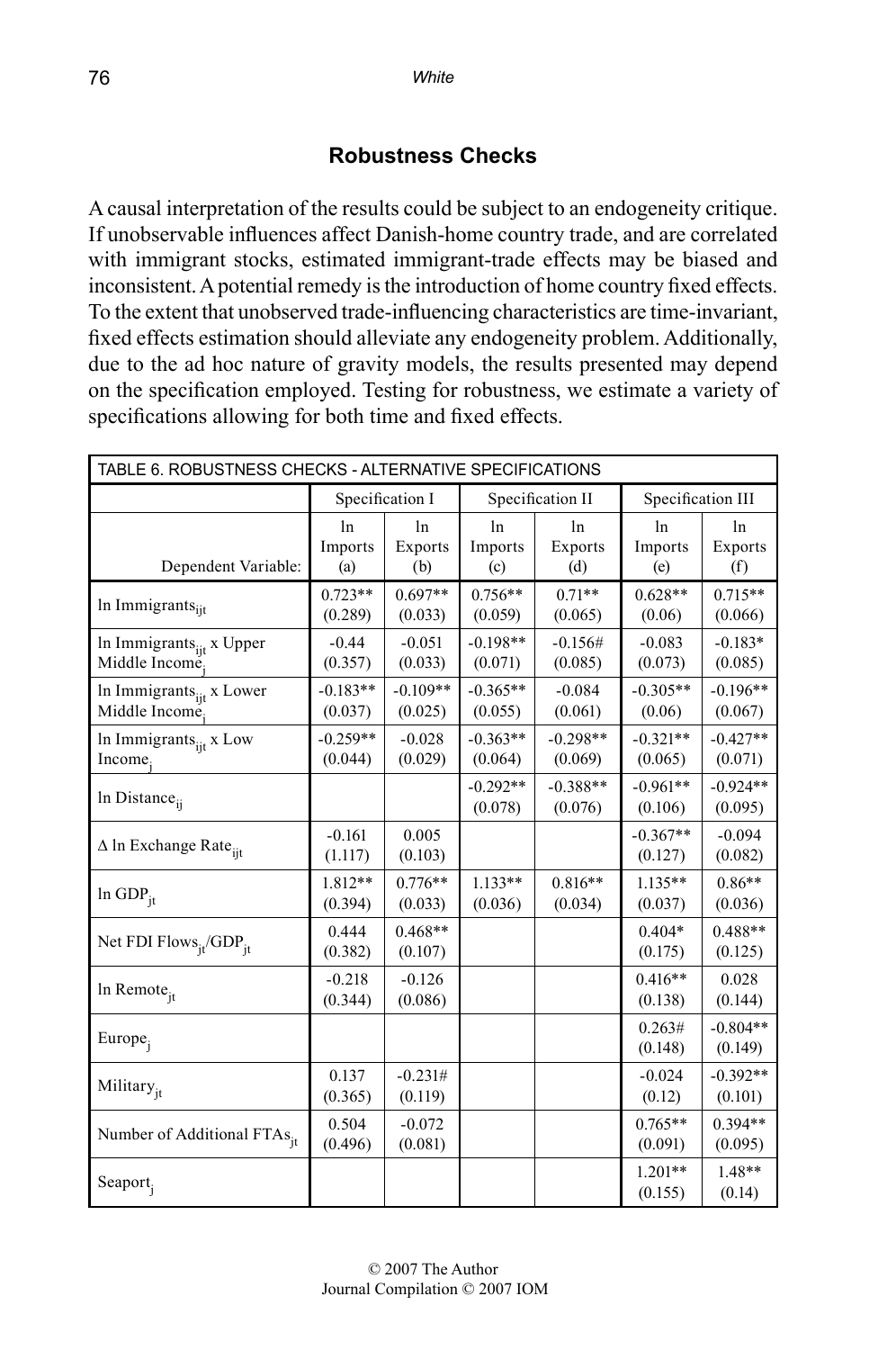| TABLE 6. ROBUSTNESS CHECKS - ALTERNATIVE SPECIFICATIONS CONT. |                      |                       |                      |                        |                        |                       |  |  |
|---------------------------------------------------------------|----------------------|-----------------------|----------------------|------------------------|------------------------|-----------------------|--|--|
|                                                               | Specification I      |                       |                      | Specification II       | Specification III      |                       |  |  |
| Dependent Variable:                                           | 1n<br>Imports<br>(a) | ln.<br>Exports<br>(b) | 1n<br>Imports<br>(c) | 1n<br>Exports<br>(d)   | 1n<br>Imports<br>(e)   | 1n<br>Exports<br>(f)  |  |  |
| Upper Middle Income                                           |                      |                       | $1.968**$<br>(0.431) | 0.988#<br>(0.509)      | $1.429**$<br>(0.427)   | 0.942#<br>(0.494)     |  |  |
| Lower Middle Income                                           |                      |                       | $1.688**$<br>(0.381) | 0.165<br>(0.434)       | $1.555**$<br>(0.39)    | 0.653<br>(0.44)       |  |  |
| Low Income                                                    |                      |                       | $2.326**$<br>(0.398) | $1.872**$<br>(0.436)   | $2.847**$<br>(0.398)   | 2.911**<br>(0.427)    |  |  |
| Constant                                                      |                      |                       | $-19.449$<br>(1.106) | $-10.331**$<br>(1.073) | $-18.354**$<br>(1.526) | $-8.447**$<br>(1.617) |  |  |
| Country/Year Fixed Effects                                    | Yes/Yes              | Yes/Yes               | No/Yes               | No/Yes                 | No/Yes                 | No/Yes                |  |  |
| N                                                             | 3,194                | 3,194                 | 3,194                | 3,194                  | 3,194                  | 3,194                 |  |  |
| Adjusted $R^2$                                                | 0.88                 | 0.66                  | 0.71                 | 0.67                   | 0.72                   | 0.69                  |  |  |

OLS was employed to generate the results presented in columns (a) through (f). Heteroskedasticity-consistent robust standard errors in parentheses. "\*\*", "\*" and "#" denote significance at the 1%, 5%, and 10% levels, respectively.

Table 7. Summary of Estimated Immigrant-Trade Effects, Robustness Checks by Product Classification

| Panel A: Specification I in Table 6         |                           |                                 |                                  |                                  |                                 |                                  |
|---------------------------------------------|---------------------------|---------------------------------|----------------------------------|----------------------------------|---------------------------------|----------------------------------|
| Home<br>Country<br>Income<br>Classification | Differentiated<br>Imports | Reference-<br>Priced<br>Imports | Organized<br>Exchange<br>Imports | Differentiated<br><b>Exports</b> | Reference-<br>Priced<br>Exports | Organized<br>Exchange<br>Exports |
| Conservative Classification                 |                           |                                 |                                  |                                  |                                 |                                  |
| High Income                                 | 0.215                     | 0.156                           | 0.219                            | 0.133                            | 0.248                           | 0.147                            |
| <b>Upper Middle</b><br>Income               | 0.174                     | 0.156                           | 0.219                            | 0.133                            | 0.182                           | 0.147                            |
| Lower Middle<br>Income                      | 0.139                     | 0.106                           | 0.134                            | 0.133                            | 0.178                           | 0.120                            |
| Low Income                                  | 0.145                     | 0.156                           | 0.131                            | 0.133                            | 0.177                           | 0.112                            |
| Liberal Classification                      |                           |                                 |                                  |                                  |                                 |                                  |
| High Income                                 | 0.225                     | 0.161                           | 0.234                            | 0.101                            | 0.183                           | 0.176                            |
| <b>Upper Middle</b><br>Income               | 0.174                     | 0.161                           | 0.234                            | 0.101                            | 0.183                           | 0.176                            |
| Lower Middle<br>Income                      | 0.149                     | 0.110                           | 0.141                            | 0.101                            | 0.149                           | 0.136                            |
| Low Income                                  | 0.149                     | 0.161                           | 0.140                            | 0.101                            | 0.129                           | 0.129                            |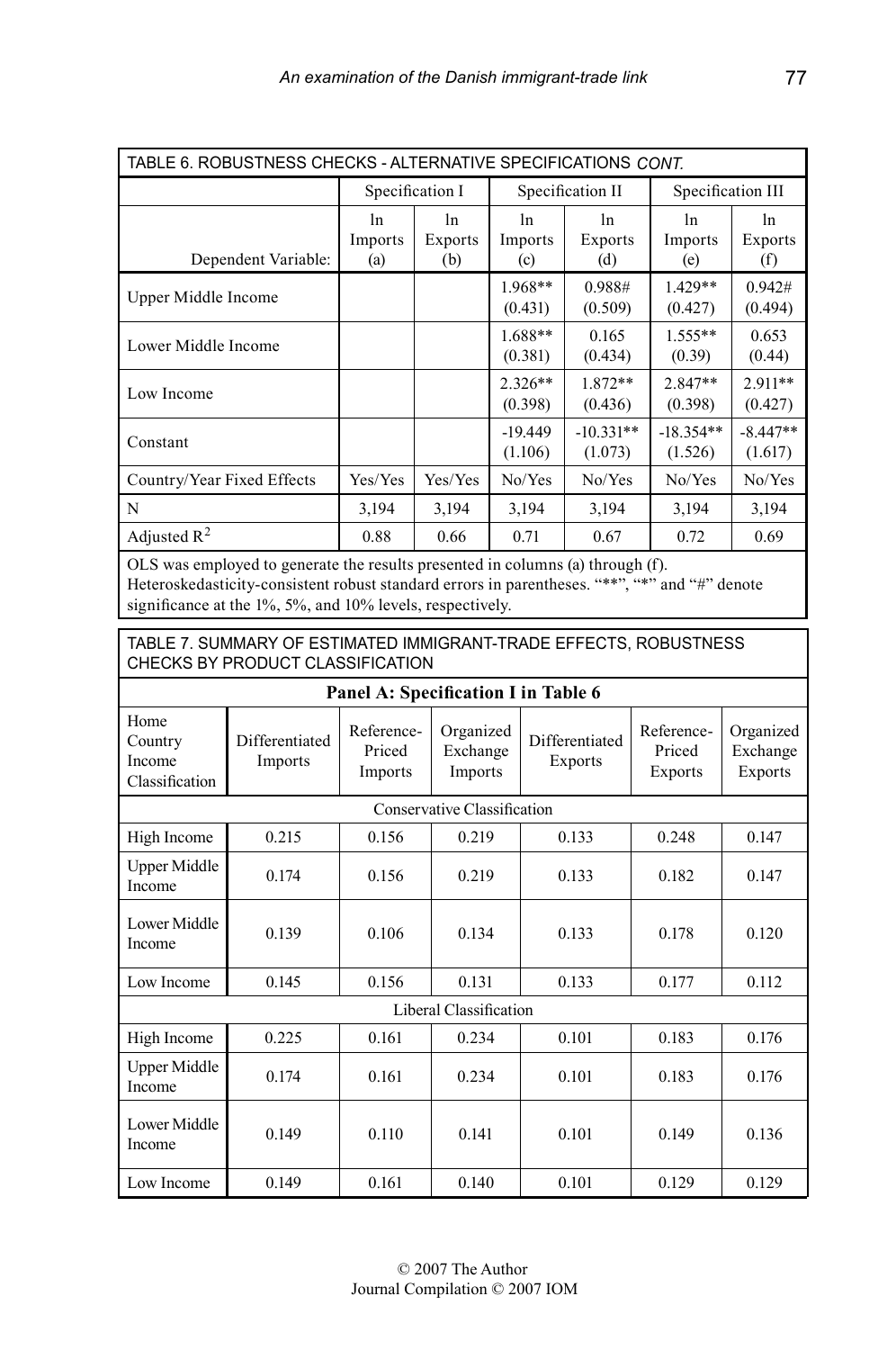| TABLE 7. SUMMARY OF ESTIMATED IMMIGRANT-TRADE EFFECTS, ROBUSTNESS<br>CHECKS BY PRODUCT CLASSIFICATION CONT. |                           |                                 |                                  |                                  |                                        |                                         |
|-------------------------------------------------------------------------------------------------------------|---------------------------|---------------------------------|----------------------------------|----------------------------------|----------------------------------------|-----------------------------------------|
| Panel B: Specification II in Table 6                                                                        |                           |                                 |                                  |                                  |                                        |                                         |
| Home<br>Country<br>Income<br>Classification                                                                 | Differentiated<br>Imports | Reference-<br>Priced<br>Imports | Organized<br>Exchange<br>Imports | Differentiated<br>Exports        | Reference-<br>Priced<br>Exports        | Organized<br>Exchange<br>Exports        |
| Conservative Classification                                                                                 |                           |                                 |                                  |                                  |                                        |                                         |
| High Income                                                                                                 | 0.760                     | 0.584                           | 0.749                            | 0.697                            | 0.564                                  | 0.623                                   |
| <b>Upper Middle</b><br>Income                                                                               | 0.404                     | 0.309                           | 0.477                            | 0.562                            | 0.409                                  | 0.451                                   |
| Lower Middle<br>Income                                                                                      | 0.358                     | 0.193                           | 0.303                            | 0.697                            | 0.467                                  | 0.505                                   |
| Low Income                                                                                                  | 0.261                     | 0.252                           | 0.225                            | 0.419                            | 0.280                                  | 0.382                                   |
| Liberal Classification                                                                                      |                           |                                 |                                  |                                  |                                        |                                         |
| High Income                                                                                                 | 0.766                     | 0.596                           | 0.774                            | 0.701                            | 0.618                                  | 0.644                                   |
| <b>Upper Middle</b><br>Income                                                                               | 0.368                     | 0.288                           | 0.503                            | 0.701                            | 0.362                                  | 0.426                                   |
| Lower Middle<br>Income                                                                                      | 0.349                     | 0.194                           | 0.317                            | 0.701                            | 0.481                                  | 0.466                                   |
| Low Income                                                                                                  | 0.304                     | 0.251                           | 0.243                            | 0.425                            | 0.318                                  | 0.367                                   |
| Panel C: Specification III in Table 6                                                                       |                           |                                 |                                  |                                  |                                        |                                         |
| Home<br>Country<br>Income<br>Classification                                                                 | Differentiated<br>Imports | Reference-<br>Priced<br>Imports | Organized<br>Exchange<br>Imports | Differentiated<br><b>Exports</b> | Reference-<br>Priced<br><b>Exports</b> | Organized<br>Exchange<br><b>Exports</b> |
| Conservative Classification                                                                                 |                           |                                 |                                  |                                  |                                        |                                         |
| High Income                                                                                                 | 0.642                     | 0.447                           | 0.620                            | 0.686                            | 0.526                                  | 0.597                                   |
| <b>Upper Middle</b><br>Income                                                                               | 0.389                     | 0.282                           | 0.461                            | 0.536                            | 0.526                                  | 0.442                                   |
| Lower Middle<br>Income                                                                                      | 0.287                     | 0.135                           | 0.223                            | 0.527                            | 0.405                                  | 0.399                                   |
| Low Income                                                                                                  | 0.226                     | 0.184                           | 0.123                            | 0.318                            | 0.140                                  | 0.230                                   |
| Liberal Classification                                                                                      |                           |                                 |                                  |                                  |                                        |                                         |
| High Income                                                                                                 | 0.653                     | 0.468                           | 0.650                            | 0.692                            | 0.600                                  | 0.626                                   |
| <b>Upper Middle</b><br>Income                                                                               | 0.362                     | 0.265                           | 0.486                            | 0.550                            | 0.355                                  | 0.403                                   |
| Lower Middle<br>Income                                                                                      | 0.286                     | 0.127                           | 0.247                            | 0.513                            | 0.416                                  | 0.380                                   |
| Low Income                                                                                                  | 0.219                     | 0.174                           | 0.152                            | 0.314                            | 0.187                                  | 0.250                                   |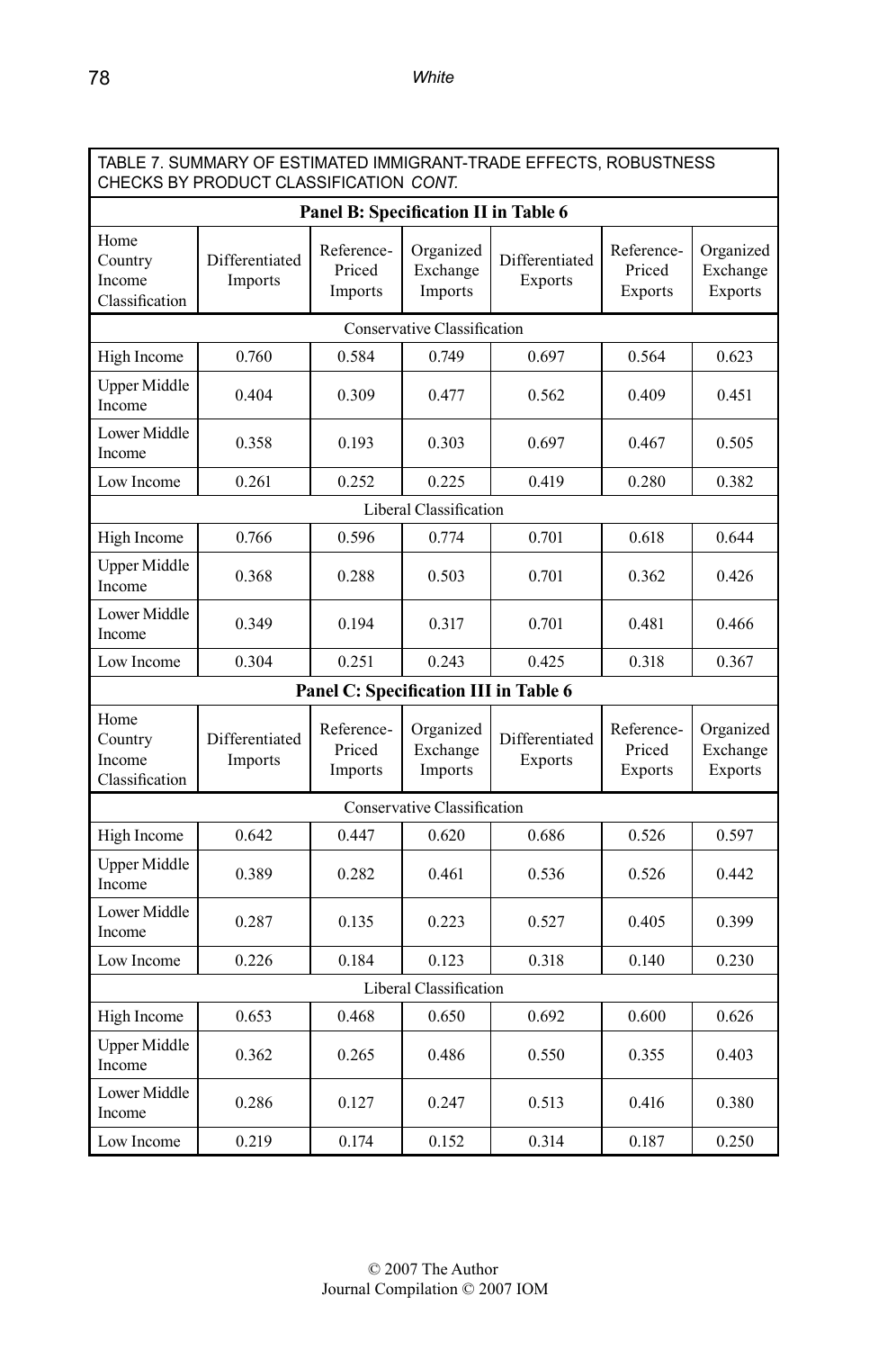Table 6 presents results of alternative estimations wherein aggregate imports and exports are employed as dependent variables. Table 7 summarizes the resulting estimated immigrant-trade effects.<sup>5</sup> We find observed immigrant-trade links generally invariant to changes in specification or functional form. Consistently, when considering aggregate trade flows, a strong link between immigrants and imports from and exports to the home country is reported. Similarly, the results reported in Table 7 support the finding of heterogeneity across product classifications and home country income classifications. We confirm a positive link which is stronger for Danish trade with high income home countries, and weaker – although still positive – for trade with low income countries.

#### CONCLUSION

This paper investigates the influence immigrants have on Danish trade. As public and political debates concerning immigration policy are expected to continue, the findings presented here provide valuable information. Immigration exerts a positive influence on aggregate Danish imports from and exports to immigrants' respective home countries. However, Danish immigrant-trade links are greatest in magnitude when considering trade with high income countries and weakest when considering trade with low income countries. While variation is reported across product classifications, positive immigrant-trade links are found for all classifications. As Denmark is a small, open, and globally well-integrated nation that is proximate both to primary trading partners and immigrant source nations, the findings presented here, when considered in relation to prior research, suggest the presence and magnitude of immigrant-trade links vary according to host country population homogeneity.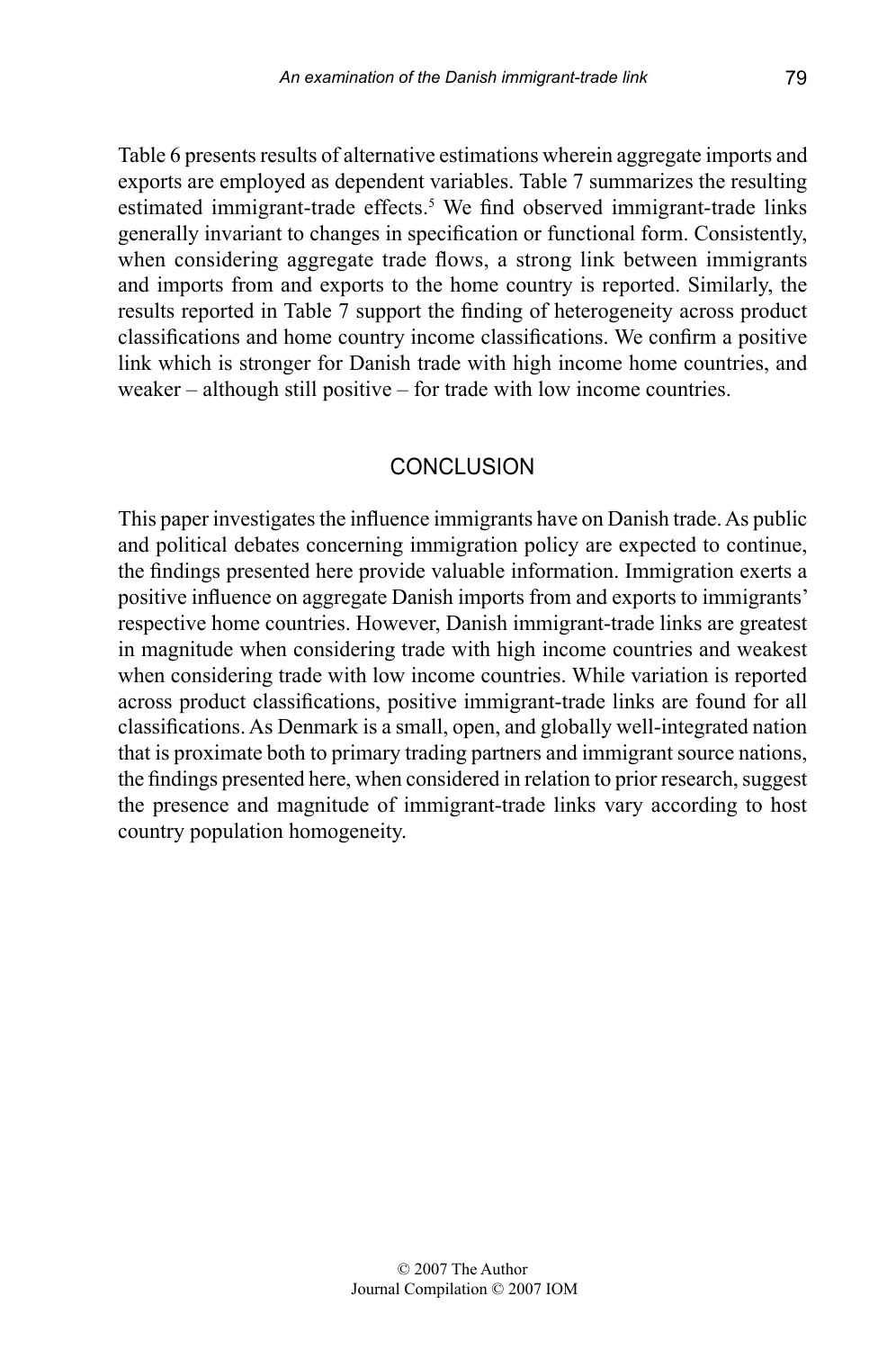#### **NOTES**

- 1 Denmark's top five immigrant source nations Germany (13.4%), Turkey (12.2%), Sweden  $(7.5\%)$ , Norway  $(7.2\%)$  and the UK  $(5.1\%)$  – collectively, accounted for 45.4% of Danish trade during the 1980-2000 period.
- 2 Appendix A lists the trading partners included in this study. Nations are considered "low" income if 1995 GNP per capita (GNPC) <  $$765$ ; "lower middle" if  $$765$  < GNPC  $\leq$  \$3,035; "upper middle" if \$3,035  $\leq$  GNPC  $\leq$  \$9,385; "high" if GNPC  $\geq$ \$9,385 (World Bank, 1997).
- 3 See Anderson (1979), Helpman and Krugman (1985), Bergstrand (1985), Davis (1995), Deardorff (1998), Feenstra, Markusen and Rose (2001), Eaton and Kortum (2001), and Anderson and van Wincoop (2003) for theoretical foundations.
- 4 Appendix B lists variables included in this study and associated data sources.
- 5 The complete set of estimation results is available from the author upon request.

#### REFERENCES

Anderson, J.E.

- 1979 "A theoretical foundation for the gravity equation", *American Economic Review*, 69(1): 106-116.
- Anderson, J.E., and E. van Wincoop
- 2003 "Gravity with gravitas: a solution to the border puzzle", *American Economic Review*, 93(1): 170-192.
- Bergstrand, J.
	- 1985 "The gravity equation in international trade: some microeconomic foundations and empirical evidence", *Review of Economics and Statistics*, 69(3): 474- 481.

Blanes, J.V.

- 2003 "The link between immigration and trade in Spain", Universidad Pablo de Olavide, paper presented at XXVIII Simposio de Analisis Economico, 11-13 December, Seville.
- Bryant, J., et al.
	- 2004 "Trade and migration to New Zealand", New Zealand Treasury Working Paper, 04/18, Wellington, New Zealand.
- Ching, H.S., and L.-L. Chen
	- 2000 "Links between emigrants and the home country: the case of trade between Taiwan and China", in H. Kohno et al. (Eds), *Regional Cohesion and Competition in the Age of Globalization*, Edward Elgar, Cheltenham, UK.

Co, C.Y., et al.

2004 "The export effect of immigration into the USA", *Applied Economics*, 36(6): 573-583.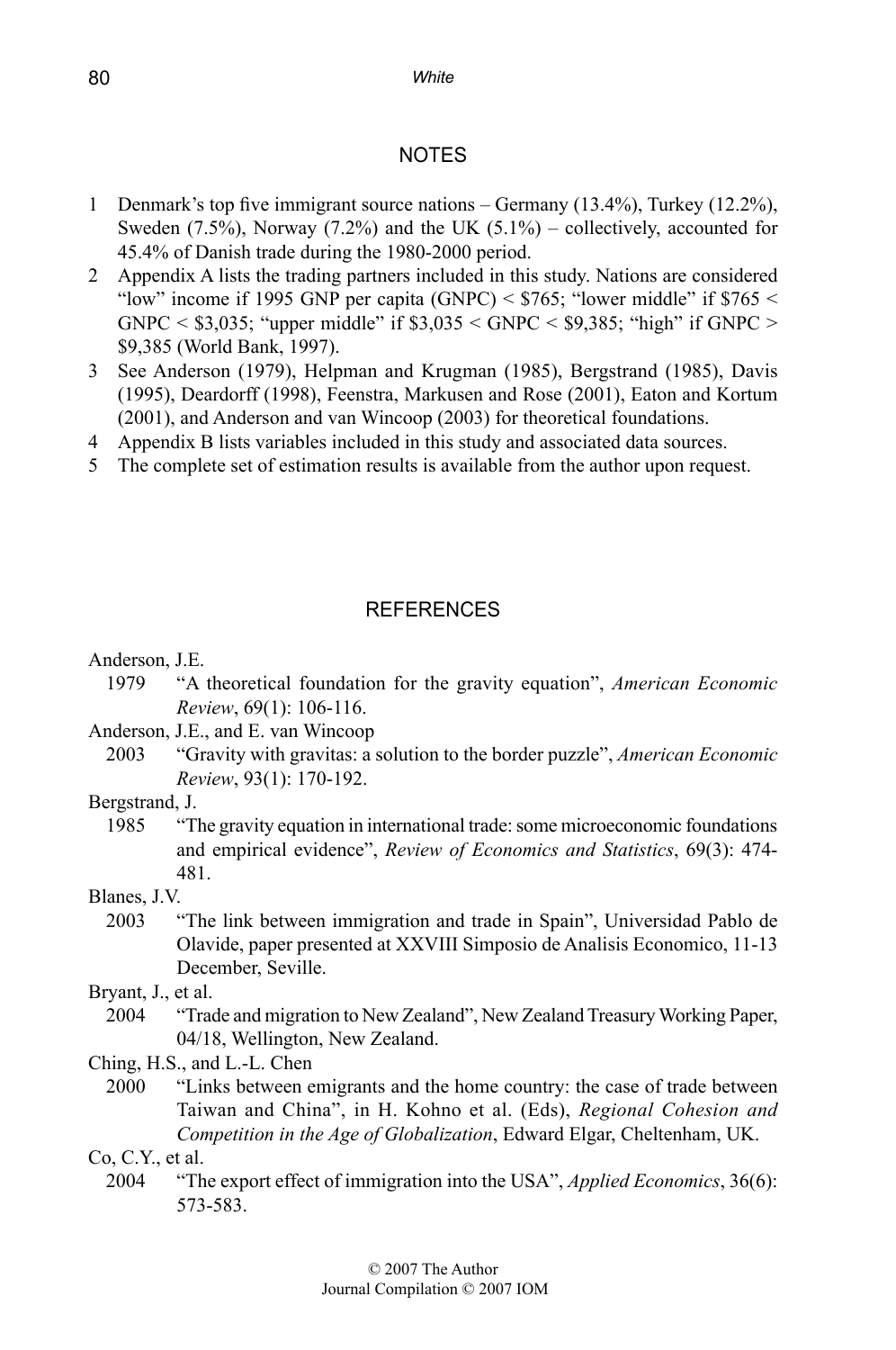#### Combes, P., et al.

2005 "The trade-creating effects of business and social networks: evidence from France", *Journal of International Economics*, 66(1): 1-29.

Davis, D.

1995 "Intra-industry trade: a Heckscher-Ohlin-Ricardo approach", *Journal of International Economics*, 39(3-4): 201-226.

Deardorff, A.

1998 "Determinants of bilateral trade: does gravity work in a neoclassical world?", in J. Frankel (Ed.), *The Regionalization of the World Economy*, University of Chicago Press, Chicago, IL.

Dunlevy, J.A.

- 2006 "The influence of corruption and language on the pro-trade effect of immigrants: evidence from the American states", *Review of Economics and Statistics*, 88(1): 182-186.
- Eaton, J., and S. Kortum
- 2001 "Technology, geography and trade", *Econometrica*, 70(5): 1741-1779.
- Eichengreen, B., and D.A. Irwin
	- 1996 "The role of history in bilateral trade flows", National Bureau of Economic Research Working Paper No. 5565, May.
- Feenstra, R.C., et al.
	- 2005 "World trade flows: 1962-2000", National Bureau of Economic Research Working Paper No. 11040, January.
- Feenstra, R.C., et al.
	- 2001 "Using the gravity equation to differentiate among alternative theories of trade", *Canadian Journal of Economics*, 34(2): 430-447.
- Ghosh, S., and S. Yamarik
	- 2004 "Does trade creation measure up? a reexamination of the effects of regional trade agreements", *Economics Letters*, 82(2): 213-219.
- Girma, S., and Z. Yu
	- 2002 "The link between immigration and trade: evidence from the United Kingdom", *Review of World Economics*, 38(1): 115-130.
- Globerman, S.
	- 2001 "Globalization and Immigration", paper presented at *Globalization and Immigration: Canada, China, and Beyond*, China-Canada Immigration Workshop of the Asia Pacific Foundation of Canada, Vancouver.

Gould, D.M.

1994 "Immigration links to the home country: empirical implications for US bilateral trade flows", *Review of Economics and Statistics*, 76(2): 302-316.

Head, J., and T. Mayer

- 2000 "Non-Europe: the magnitude and causes of market fragmentation in Europe", *Review of World Economics*, 136(2): 285-314.
- Head, K., and J. Ries
- 1998 "Immigration and trade creation: econometric evidence from Canada", *Canadian Journal of Economics*, 31(1): 47-62.

Helliwell, J.F.

1997 "National borders, trade and migration", *Pacific Economic Review*, 3(3): 165- 185.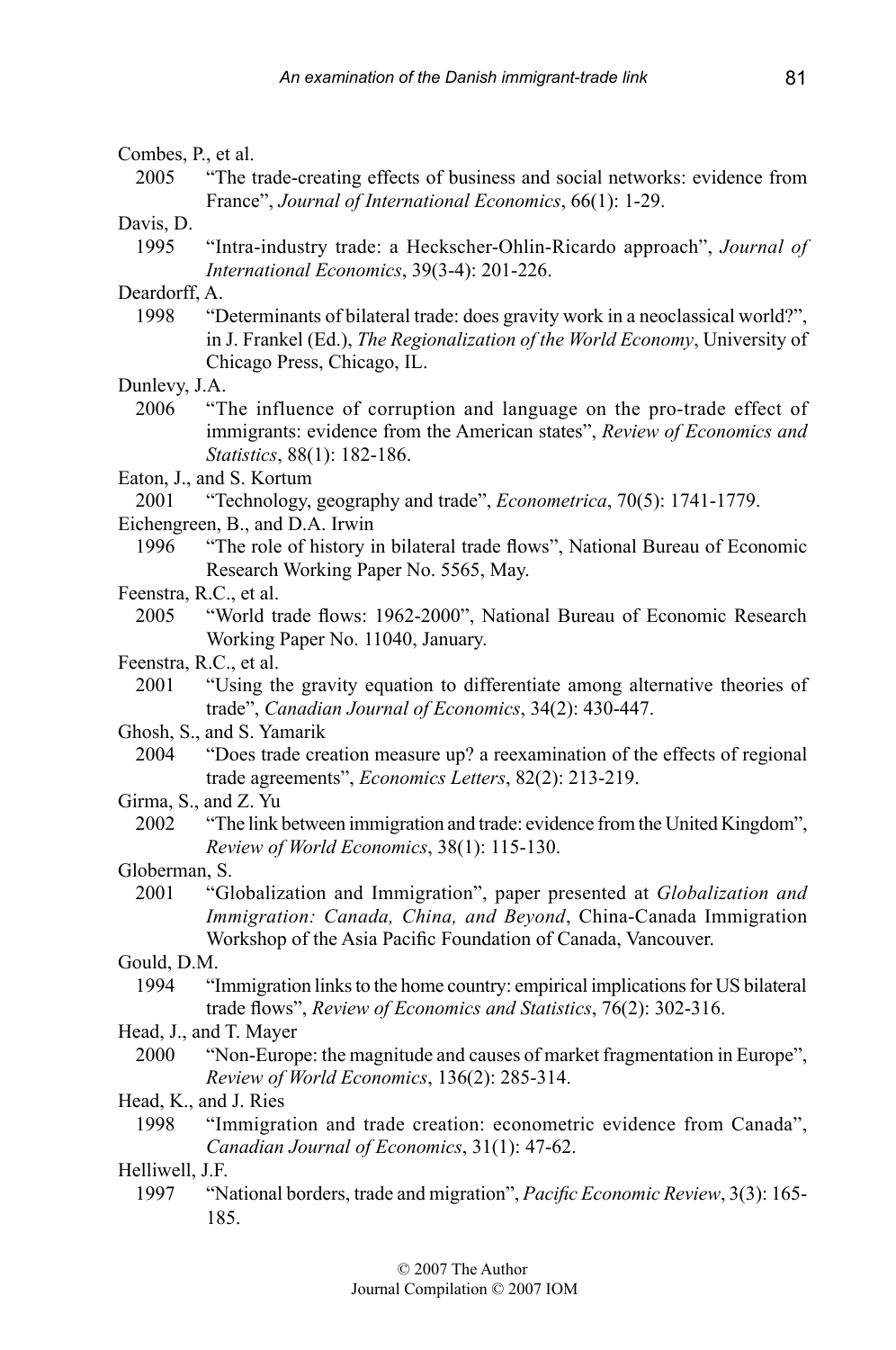Helpman, E., and P.R. Krugman

1985 *Market Structure and Foreign Trade – Increasing Returns, Imperfect Competition, and the International Economy*, MIT Press, Cambridge, MA. International Monetary Fund (IMF)

- 2002 *International Financial Statistics*: CD-ROM, Washington, DC, January.
- Martin, P., and E. Midgley

1999 "Immigration to the United States", *Population Bulletin*, 54, June. Mundra, K.

2005 "Immigration and international trade: a semiparametric empirical investigation", *Journal of International Trade & Economic Development*, 14(1): 65-91.

#### Piperakis, A.S., et al.

2003 "Immigration, trade costs and trade: gravity evidence for Greece", *Journal of Economic Integration*, 18(4): 750-62.

# Rauch, James<br>2001 "B

2001 "Business and social networks in international trade", *Journal of Economic Literature*, 39: 1177-1203.

Rauch, J.

1999 "Networks versus markets in international trade", *Journal of International Economics*, 48(1): 7-35.

#### Rauch, J., and V. Trindade

- 2002 "Ethnic Chinese networks in international trade", *Review of Economics and Statistics*, 84(1): 116-130.
- Rauch, J., and J. Watson
	- 2004 "Network intermediaries in international trade", *Journal of Economics and Management Strategy*, 13(1): 69-93.
- UNCTAD FDI database
	- 2005 "Inward and outward FDI stock as a percentage of gross domestic product, by host region and economy, 1980-2003", internet, http://www.unctad.org/ Templates/Page.asp?intItemID=3277&lang=1.
- United States Central Intelligence Agency (CIA)
	- 2005 *The World Factbook*, Bartleby, Washington, DC.

Wagner, D., et al.

- 2002 "Immigration and the trade of provinces", *Scottish Journal of Political Economy*, 49(5): 507-525.
- White, R.
	- 2008 "Immigration, trade and product differentiation", *Economic Issues*, 13 (2) (forthcoming).
	- 2007 "Immigrant-trade links, transplanted home bias and network effects", *Applied Economics*, 39 (7): 839-852.

#### World Bank

- 1997 *World Development Indicators*, Development Data Group, World Bank International Economics Department, Washington, DC.
- 2003 *World Development Indicators: CD-ROM Version*, Development Data Group, World Bank International Economics Department, Washington, DC.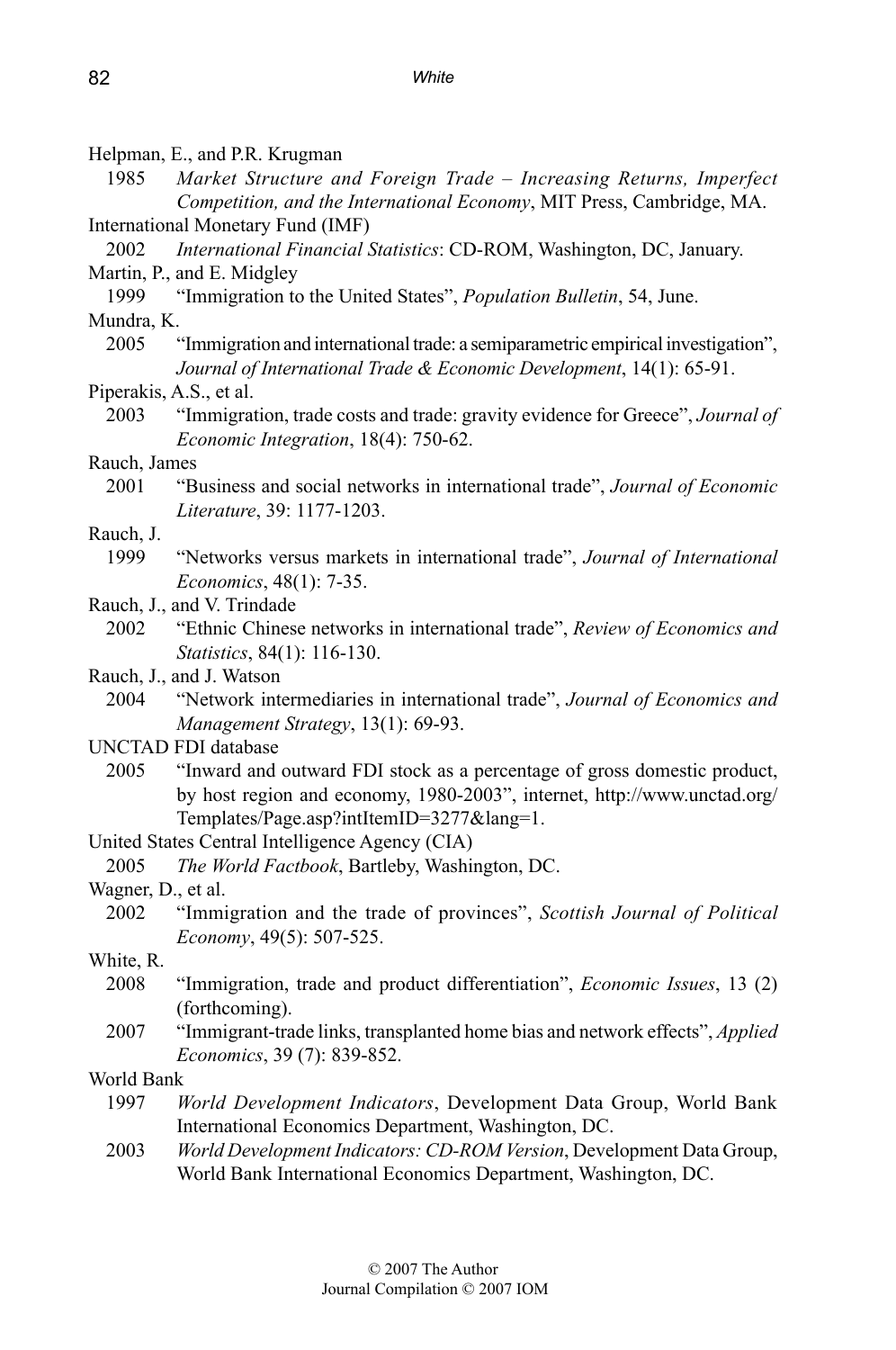#### EXAMEN DU LIEN ENTRE IMMIGRATION ET COMMERCE AU DANEMARK

Cet article étudie l'influence des immigrants sur les importations et les exportations danoises. Comme il est prévu que les débats publics et politiques sur la politique d'immigration se poursuivent, les conclusions présentées ici fournissent des informations très utiles. Avant 2002, la politique danoise d'immigration était l'une des plus libérales d'Europe. Cependant, les craintes liées au terrorisme, à l'épuisement de l'action sociale et aux effets néfastes sur le marché du travail – que l'on tend à attribuer à l'immigration, ont poussé le Gouvernement danois à durcir sérieusement sa politique. Cet examen du cas du Danemark nous permet d'étudier les liens entre immigration et commerce dans un petit pays d'accueil globalement bien intégré, ouvert au commerce et proche à la fois des grands partenaires commerciaux et des principales nations d'origine des immigrants. Par ailleurs, étant donné que la proportion d'immigrants au sein de la population danoise est passée de 2,6 à 5,6 % entre 1980 et 2000, le Danemark offre la possibilité d'étudier les liens entre immigration et commerce dans une population sans cesse plus hétérogène, par contraste avec son homogénéité d'autrefois.

L'auteur considère plusieurs variations en fonction des pays d'origine et des valeurs commerciales afin d'évaluer les liens entre immigration et commerce grâce au modèle Tobit. Les résultats présentés, ajoutés aux travaux de recherche précédents, suggèrent que l'existence et l'importance des liens entre immigration et commerce varient en fonction de l'homogénéité de la population du pays d'accueil.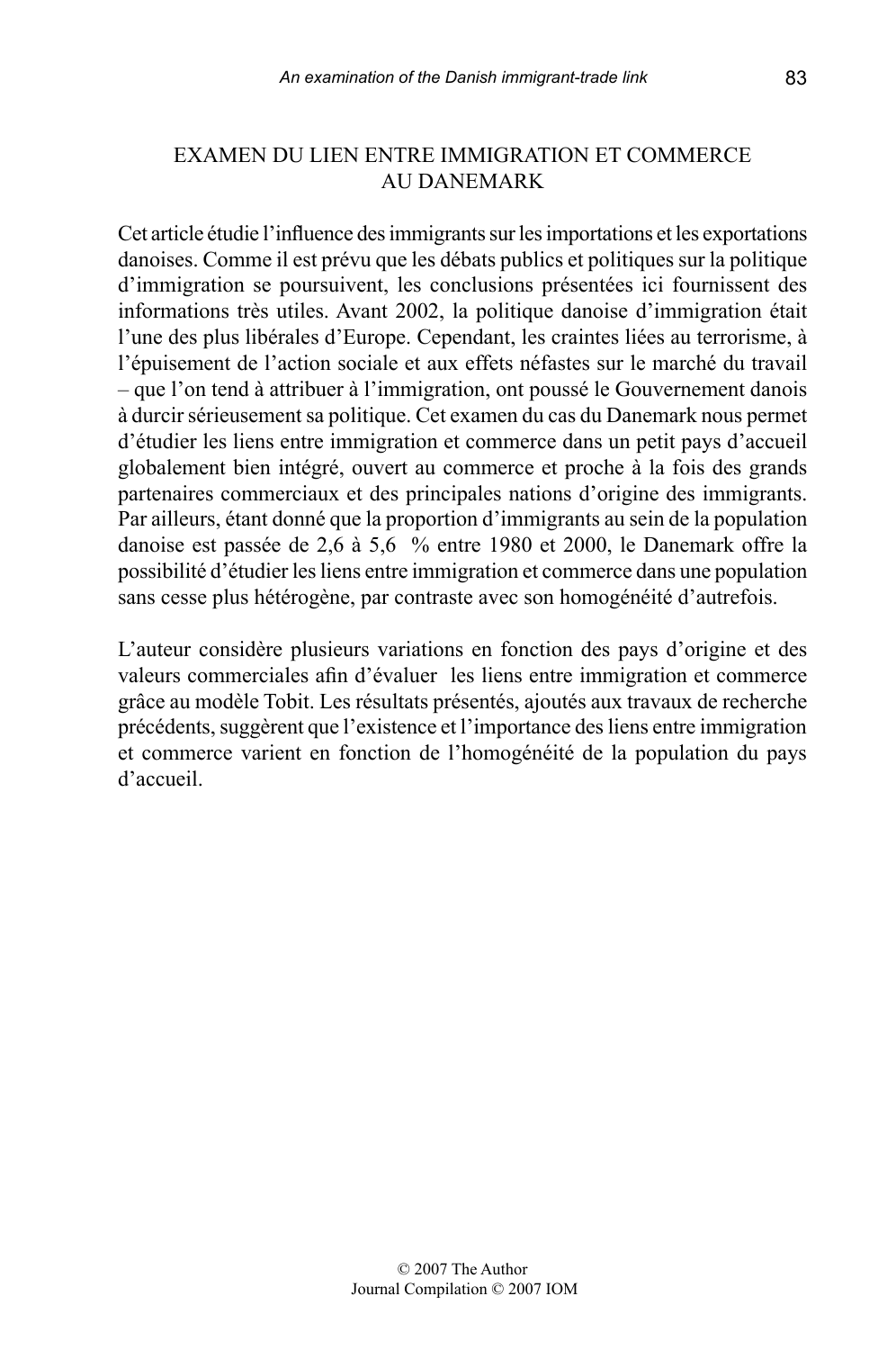#### EXAMEN DEL VÍNCULO ENTRE INMIGRACIÓN Y COMERCIO EN DINAMARCA

En este documento se investiga la influencia de los inmigrantes sobre las importaciones y exportaciones danesas. Dado que se espera una continuación de los debates públicos y políticos sobre la política de inmigración, las conclusiones que aquí se presentan son de gran utilidad. Con anterioridad a 2002, la política de inmigración de Dinamarca era una de las más liberales de Europa. Sin embargo, inquietudes relacionadas con el terrorismo, el agotamiento de los servicios sociales y los efectos perjudiciales para el mercado laboral, todo lo cual supuestamente se debe a la inmigración, condujeron al Gobierno danés a adoptar una política mucho más estricta. Al examinar la situación en Dinamarca, exploramos la relación entre la inmigración y el comercio en un pequeño país de acogida que, en términos globales, puede decirse que goza de un buen nivel de integración y apertura al comercio y proximidad a los asociados comerciales más importantes y a los principales países de origen de la primera inmigración. Por otro lado, teniendo en cuenta que el porcentaje de la población danesa constituido por inmigrantes aumentó del 2,6 al 5,6 por ciento entre 1980 y 2000, la situación en Dinamarca es una oportunidad para examinar los vínculos entre la inmigración y el comercio con respecto a una población cada vez más diversa, que inicialmente era relativamente homogénea.

Se han considerado una serie de variaciones en relación con los países de origen y los valores del comercio para estimar los vínculos entre la inmigración y el comercio, utilizando una especificación Tobit. Las conclusiones que se presentan, al examinarse en relación con anteriores trabajos de investigación, sugieren que la presencia y la magnitud de los vínculos entre la inmigración y el comercio varían según la homogeneidad demográfica del país de acogida.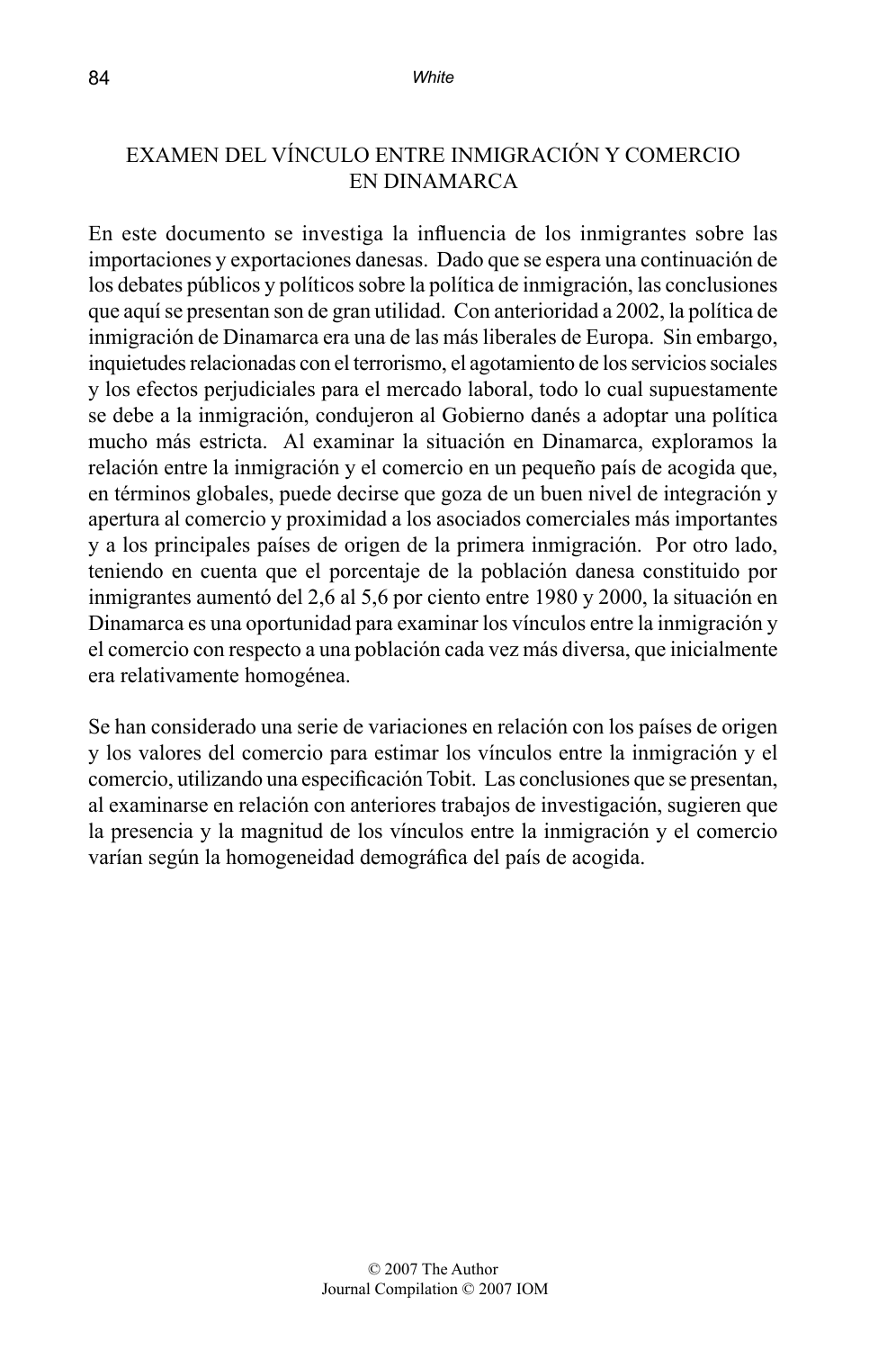| <b>APPENDIX</b> |
|-----------------|
|-----------------|

| APPENDIX A. COUNTRY LISTING, BY INCOME CLASSIFICATION                                                                                                                                                                                                                                                                                                                                                                            |                                                                                                                                                                                                                                                                                                                                                                                                                                                                                                                                                                                                             |                                                                                                                                                                                                                                                                                                                                                                                                                                                                                                                                                                                                   |                                                                                                                                                                                                                                                                                                                                                                                                                                                                                                                             |                                                                                                                                                                                                                                                                                                                   |  |
|----------------------------------------------------------------------------------------------------------------------------------------------------------------------------------------------------------------------------------------------------------------------------------------------------------------------------------------------------------------------------------------------------------------------------------|-------------------------------------------------------------------------------------------------------------------------------------------------------------------------------------------------------------------------------------------------------------------------------------------------------------------------------------------------------------------------------------------------------------------------------------------------------------------------------------------------------------------------------------------------------------------------------------------------------------|---------------------------------------------------------------------------------------------------------------------------------------------------------------------------------------------------------------------------------------------------------------------------------------------------------------------------------------------------------------------------------------------------------------------------------------------------------------------------------------------------------------------------------------------------------------------------------------------------|-----------------------------------------------------------------------------------------------------------------------------------------------------------------------------------------------------------------------------------------------------------------------------------------------------------------------------------------------------------------------------------------------------------------------------------------------------------------------------------------------------------------------------|-------------------------------------------------------------------------------------------------------------------------------------------------------------------------------------------------------------------------------------------------------------------------------------------------------------------|--|
| High                                                                                                                                                                                                                                                                                                                                                                                                                             | <b>Upper Middle</b>                                                                                                                                                                                                                                                                                                                                                                                                                                                                                                                                                                                         | Lower middle (cont.)                                                                                                                                                                                                                                                                                                                                                                                                                                                                                                                                                                              | Low                                                                                                                                                                                                                                                                                                                                                                                                                                                                                                                         | Low (cont.)                                                                                                                                                                                                                                                                                                       |  |
| Australia<br>Austria<br>Bahamas<br>Bahrain<br>Belgium<br>Brunei<br>Canada<br>Cyprus<br>Finland<br>France<br>Germany<br>Greece<br>Hong Kong<br>Iceland<br>Ireland<br>Israel<br>Italy<br>Japan<br>Kuwait<br>Luxembourg<br>Macao<br>Netherlands<br>New Zealand<br>Norway<br>Portugal<br>Puerto Rico<br>Rep. of Korea<br>Singapore<br>Slovenia <sup>e</sup><br>Spain<br>Swede<br>Switzerland<br><b>UAE</b><br><b>UK</b><br><b>US</b> | Antigua and<br>Barbuda<br>Argentina<br><b>Barbados</b><br><b>Botswana</b><br>Brazil<br>Chile<br>Costa Rica<br>Croatia <sup>g</sup><br>Czech Republic <sup>g</sup><br>Dominica<br>Estonia <sup>g</sup><br>Gabon<br>Hungary<br>Malaysia<br>Malta<br>Mauritius<br>Mexico<br>St. Kitts and<br><b>Nevis</b><br>Saint Lucia<br>Saudi Arabia<br>Sevchelles<br>Slovakia <sup>g</sup><br>Trinidad and<br>Tobago<br>Uruguay<br>Venezuela<br><b>Lower middle</b><br>Algeria<br>Armenia <sup>g</sup><br><b>Belize</b><br>Belarus <sup>1</sup><br>Bolivia<br>Bulgaria <sup>a</sup><br>Cape Verde<br>Colombia<br>Diibouti | Egypt<br>El Salvador<br>Fiji<br>Grenada<br>Guatemala<br>Guyana<br>Indonesia<br>Iran<br>Jamaica<br>Jordan<br>Kazakhstan <sup>h</sup><br>Latvia <sup>f</sup><br>Lebanon <sup>c</sup><br>Lithuaniaf<br>Marshall Islands<br>Morocco<br>Namibia<br>Panama<br>Papua New Guinea<br>Paraguay<br>Peru<br>Philippines<br>Poland <sup>d</sup><br>Rep. of the Congo<br>Romania<br>Russian Federation <sup>g</sup><br>St. Vincent and<br>Grenadines<br>Samoa<br>Solomon Islands<br>Suriname<br>Swaziland<br>Syrian Arab Rep<br>Thailand<br>Tonga<br>Tunisia<br>Turkey<br>Turkmenistanh<br>Ukraine <sup>g</sup> | Albania <sup>f</sup><br>Angola<br>Azerbaijan <sup>f</sup><br>Bangladesh<br>Benin<br>Bhutan<br>Bosnia and<br>Herzgynak<br>Burkina Faso<br>Burundi<br>Cambodiaf<br>Cameroon<br>Cen. African<br>Republic<br>Chad<br>China<br>Comoros<br>Cote d'Ivorie<br>Dem. Rep. of the<br>Congo<br>Eq. Guinea<br>Ethiopia<br>Gambia<br>Georgia <sup>j</sup><br>Ghana<br>Guinea<br>Guinea-Bissau<br>Haiti<br>Honduras<br>India<br>Kenya<br>Kiribati<br>Kyrgyzstan <sup>h</sup><br>Laos<br>Lesotho<br>Liberia<br>Madagascar<br>Malawi<br>Mali | Moldova<br>Mongoliah<br>Mozambique<br>Nepal<br>Nicaragua<br>Niger<br>Nigeria<br>Pakistan<br>Rwanda<br>Sao Tome<br>and Principe<br>Senegal<br>Sierre Leone<br>Sri Lanka<br>Sudan<br>Tajikistan <sup>f</sup><br>Tanzania<br>Togo<br>Uganda<br>Uzbekistan <sup>i</sup><br>Vietnam <sup>b</sup><br>Zambia<br>Zimbabwe |  |
|                                                                                                                                                                                                                                                                                                                                                                                                                                  | Dominican Rep.<br>Ecuador                                                                                                                                                                                                                                                                                                                                                                                                                                                                                                                                                                                   | Vanuatu<br>West Bank and Gaza <sup>g</sup>                                                                                                                                                                                                                                                                                                                                                                                                                                                                                                                                                        | Mauritania                                                                                                                                                                                                                                                                                                                                                                                                                                                                                                                  |                                                                                                                                                                                                                                                                                                                   |  |
| All countries are included in the sample for all years during the 1980-2000 period unless noted:<br>a 1986-2000; b 1987-2000; c 1988-2000; d 1990-2000; e 1992-2000; f 1993-2000; g 1994-2000; h<br>1995-2000; i 1996-2000; j 1997-2000; k 1998-2000.                                                                                                                                                                            |                                                                                                                                                                                                                                                                                                                                                                                                                                                                                                                                                                                                             |                                                                                                                                                                                                                                                                                                                                                                                                                                                                                                                                                                                                   |                                                                                                                                                                                                                                                                                                                                                                                                                                                                                                                             |                                                                                                                                                                                                                                                                                                                   |  |